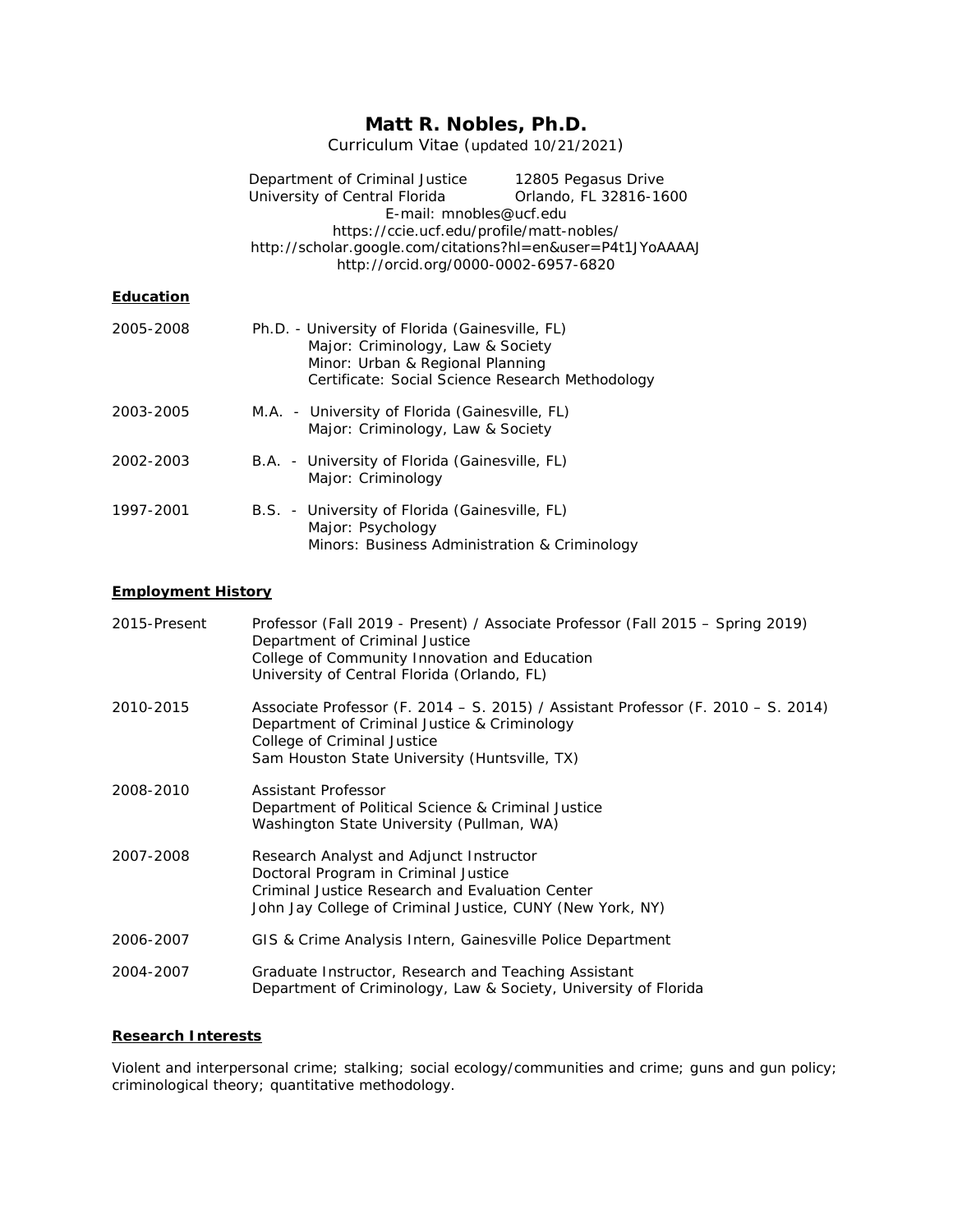# **Administrative Appointments**

| 2019 (Summer) | Interim Director, Public Affairs Doctoral Program |
|---------------|---------------------------------------------------|
|               | College of Community Innovation and Education     |
|               | University of Central Florida (Orlando, FL)       |
|               |                                                   |

2015-2020 Criminal Justice Track Coordinator/Liaison, Public Affairs Doctoral Program College of Community Innovation and Education University of Central Florida (Orlando, FL)

**Peer-Reviewed Articles** (\* - denotes graduate/undergraduate student co-author)

- Cramer, R. J., Kehn, A., Sorby, M.\*, **Nobles, M. R.**, Long, M. M., Marsden, J., Deitle, C., Griffin, S. M., King, A., Smart, S., & Fording, R. C. (2021). Development and psychometric properties of the Hate-Motivated Behavior Checklist (HMBC). *Criminal and Justice Behavior, 48*(11), 1652-1673. DOI: 10.1177/00938548211015703.
- Kaniuka, A. R.\*, Desmarais, S. L., Cramer, R. J., Stoner, J. E., Veri, S.\*, Wright, S., Gemberling, T. M., **Nobles, M. R.**, & Holley, S. R. (2021). Sexual violence victimization and suicide: Testing a coping-mental health framework. *Aggressive Behavior, 47*, 343-353. DOI: 10.1002/ab.21955.
- Bouffard, L. A., Bouffard, J., **Nobles, M. R.**, & Askew, L.\* (2021). Still in the shadows: The unresponsiveness of stalking prosecution rates to increased legislative attention. *Journal of Criminal Justice, 73*. DOI: 10.1016/j.jcrimjus.2021.101794.
- Cowan, D.\*, Moreto, W. D., Burton, C.\*, **Nobles, M. R.**, & Singh, R. (2020). Applying crime pattern theory and risk terrain modeling to examine environmental crime in protected areas in Cambodia. *Journal of Contemporary Criminal Justice, 36*(3), 327-350. DOI: 10.1177/1043986220923467.
- **Nobles, M. R.**, Stogner, J. M., & Miller, B. L. (2020). Mixing shots: Assessing self-reported drunk hunting and target shooting in a young adult population. *Deviant Behavior, 41*(2), 1559-1574. DOI: 10.1080/01639625.2019.1631069.
- Han, S.\*, Hwang, E., **Nobles, M. R.**, Basham, S. L.\*, & Piquero, A. R. (2020). Immigrants' confidence in the police in 34 countries: A multilevel analysis. *Police Quarterly, 23*(1), 106-137. DOI: 10.1177/1098611119883424.
- Boisvert, D., Wells, J.\*, Armstrong, T. A., Lewis R. H.\*, Woeckener, M.\*, & **Nobles, M. R.** (2020). Low resting heart rate and stalking perpetration. *Journal of Interpersonal Violence, 35*(11), 2271-2296. DOI: 10.1177/0886260517698823.
- Castro, E. D.\*, **Nobles, M. R.**, & Zavala, E. (2020). Assessing intimate partner violence in a control balance theory framework. *Journal of Interpersonal Violence, 35*(3), 600-622. DOI: 10.1177/0886260516689776.
- Han, S.\*, **Nobles, M. R.**, Piquero, A. R., & Piquero, N. L. (2019, in press). Crime risks increase in areas proximate to theme parks: A case study of crime concentration in Orlando. *Justice Quarterly*. DOI: 10.1080/07418825.2019.1677935.
- Cramer, R. J., Johnson, K. L., **Nobles, M. R.**, Holley, S. R., Desmarais, S. L., Gemberling, T. M.\*, Wright, S., Wilsey, C. N.\*, & Van Dorn, R. (2019, in press). Lifetime suicide-related behavior, violent victimization, and behavioral health outcomes: Results from a vulnerable population needs survey. *Journal of Interpersonal Violence*. DOI: 10.1177/0886260518801941.
- **Nobles, M. R.** (2019). Environmental crime and contemporary criminology: Making a difference. *American Journal of Criminal Justice, 44*(4), 656-669*.* DOI: 10.1007/s12103-019-09483-7.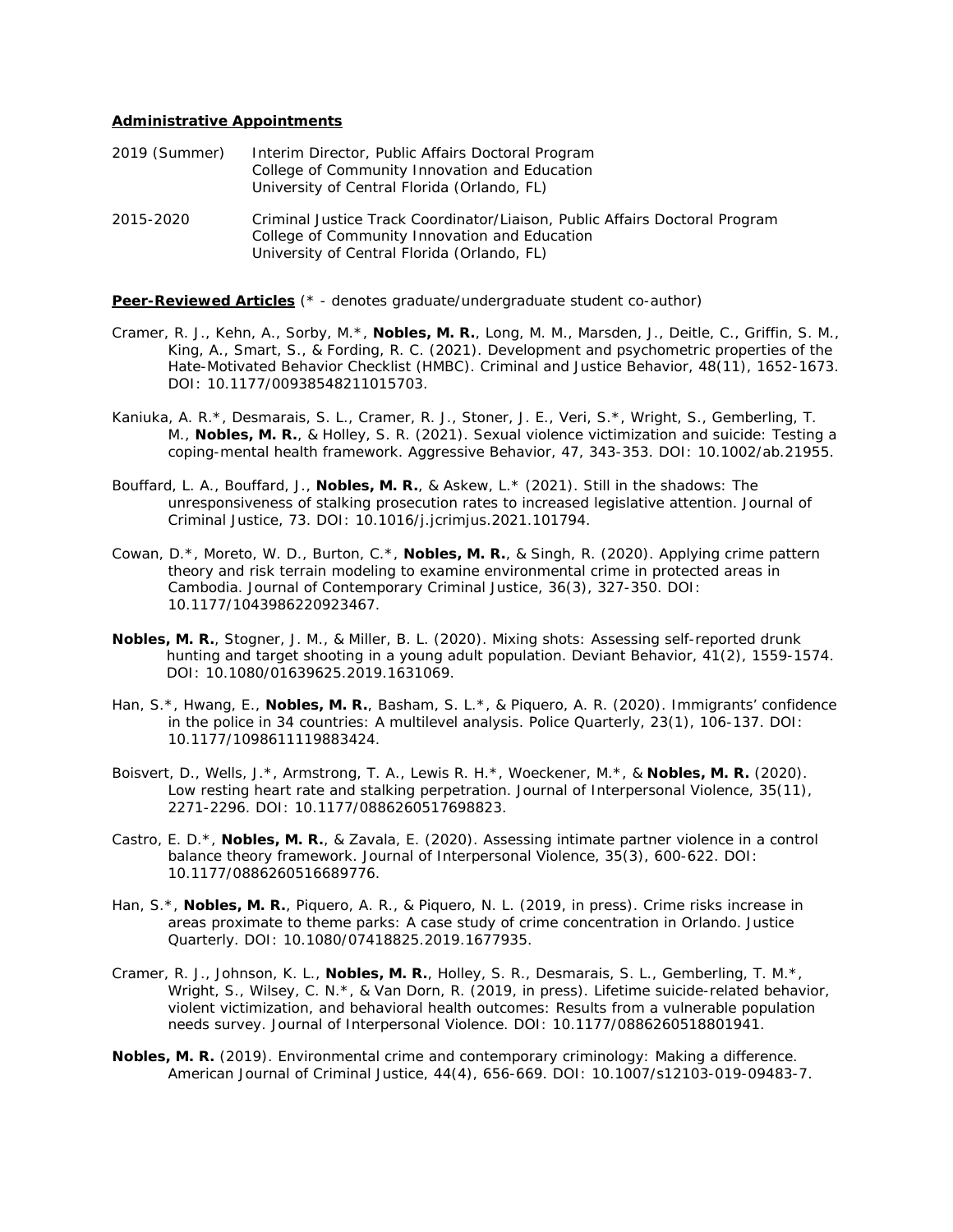- Powell, Z. A., Grubb, J. A., & **Nobles, M. R.** (2019). A near repeat examination of economic crimes. *Crime and Delinquency, 65*(9), 1319-1340. DOI: 10.1177/0011128718811927.
- Randa, R., Reyns, B. W., & **Nobles, M. R.** (2019). Measuring the effects of limited and persistent school bullying victimization: Repeat victimization, fear, and adaptive behaviors. *Journal of Interpersonal Violence, 34*(2), 392-415. DOI: 10.1177/0886260516641279.
- **Nobles, M. R.**, Cramer, R. J., Zottola, S. A.\*, Desmarais, S. L., Gemberling, T. M.\*, Holley, S. R., & Wright, S. (2018). Prevalence rates, reporting, and psychosocial correlates of stalking victimization: Results from a three sample cross-sectional study. *Social Psychiatry and Psychiatric Epidemiology, 53(*11), 1253-1263. DOI: 10.1007/s00127-018-1557-3.
- Kaukinen, C., Anderson, K., Jasinski, J., Mustaine, E. E., Powers, R., Miller, M. H., Jennings, W. G., **Nobles, M. R.**, & Yegidis, B. (2018). The direction of violence against women research and evaluation. *Women & Criminal Justice, 28*(3), 189-211. DOI: 10.1080/08974454.2017.1389670.
- Cramer, R. J., Wright, S., Long, M.\*, Kapusta, N. D., **Nobles, M. R.**, Gemberling, T. M.\*, & Wechsler, H. J. (2018). On hate crime victimization: Rates, types and links with suicide risk among sexual orientation minority special interest group members. *Journal of Trauma & Dissociation, 19*(4), 476-489. DOI: 10.1080/15299732.2018.1451972.
- Cramer, R. J., Mandracchia, J., Gemberling, T. M.\*, Holley, S. R., Wright, S., Moody, K.\*, & **Nobles, M.R**. (2017). Can need for affect and sexuality differentiate suicide risk in three community samples? *Journal of Social and Clinical Psychology, 36*(8), 704-722. DOI: 10.1521/jscp.2017.36.8.704.
- Brady, P. Q.\*, **Nobles, M. R.**, & Bouffard, L. A. (2017). Are college students *really* at a higher risk for stalking? Exploring the generalizability of student samples in victimization research. *Journal of Criminal Justice, 52*, 12-21. DOI: 10.1016/j.jcrimjus.2017.07.003.
- Bouffard, L. A., **Nobles, M. R.**, Goodson, A.\*, Brinser, K.\*, Koeppel, M. D. H., Marchbanks, T., & Chaudhuri, N. (2017). Service providers' knowledge and perceptions of the legal service needs of crime victims. *American Journal of Criminal Justice, 42*(3), 589-609. DOI: 10.1007/s12103- 016-9374-2.
- Cramer, R. J., Desmarais, S. L., Johnson, K. L., Gemberling, T. M.\*, **Nobles, M. R.**, Holley, S. R., Wright, S., & Van Dorn, R. (2017). The intersection of interpersonal and self-directed violence in three community samples. *International Journal of Social Psychiatry, 63*(1), 78-85. DOI: 10.1177/0020764016683728.
- Brady, P. Q.\* & **Nobles, M. R.** (2017). The dark figure of stalking: Examining justice system response. *Journal of Interpersonal Violence, 32*(20), 3149-3173. DOI: 10.1177/0886260515596979.
- Koeppel, M. D. H.\* & **Nobles, M. R.** (2017). Understanding female gun ownership: 1973-2010. *Feminist Criminology, 12*(1), 43-71. DOI: 10.1177/1557085115609416.
- Moreto, W. D., Lemieux, A. M., & **Nobles, M. R.** (2016). "It's in my blood now:" The satisfaction of rangers working in Queen Elizabeth National Park, Uganda. *Oryx, 50*(4), 655-663. DOI: 10.1017/S0030605316000387.
- **Nobles, M. R.**, Ward, J. T., & Tillyer, R. (2016). The impact of neighborhood context on spatiotemporal patterns of burglary. *Journal of Research in Crime and Delinquency*, 53(5), 711-740. DOI: 10.1177/0022427816647991.

 Reprinted in Walsh, A. & Hemmens, C. (2018). *Introduction to Criminology: A Text/Reader* (4th ed.). Thousand Oaks, CA: SAGE. ISBN-10: 150639924X. ISBN-13: 978-1-506-39924-9.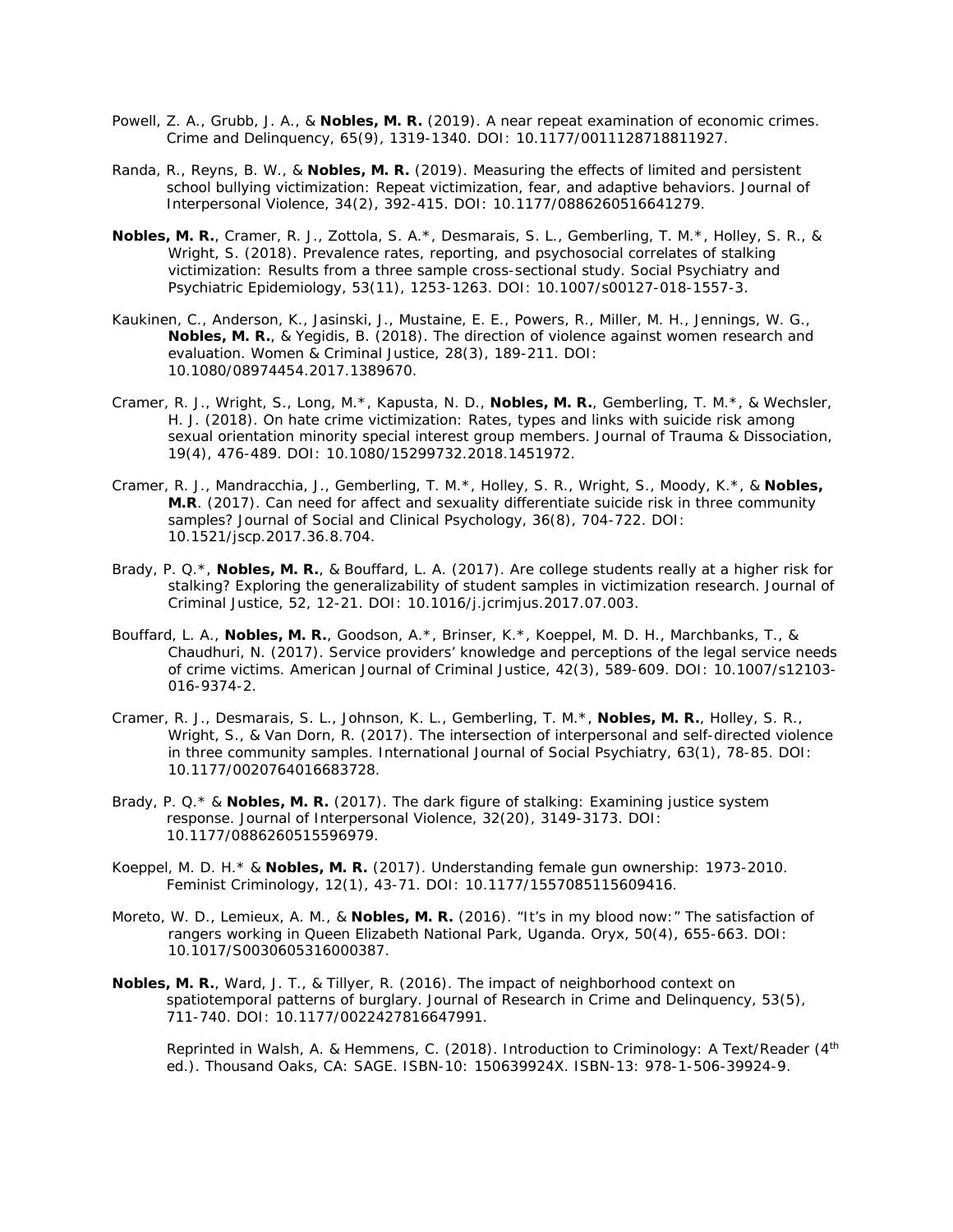- Fox, K. A., **Nobles, M. R.**, & Lane, J. (2016). Control balance behind bars: Testing the generality of Tittle's theory among incarcerated men and women. *Crime & Delinquency, 62*(7), 925-953. DOI: 10.1177/0011128714551407.
- Reyns, B. W., Fox, K. A., Henson, B., Fisher, B. S., & **Nobles, M. R.** (2016). A gendered lifestyleroutine activity approach to explaining stalking victimization in Canada. *Journal of Interpersonal Violence, 31*(9), 1719-1743. DOI: 10.1177/0886260515569066.
- Fox, K. A., **Nobles, M. R.**, & Fisher, B. S. (2016). A multi-theoretical framework to assess gendered stalking victimization: The utility of self-control, social learning, and control balance theories. *Justice Quarterly*, *33*(2), 319-347. DOI: 10.1080/07418825.2014.902985.
- Grubb, J. A.\* & **Nobles, M. R.** (2016). A spatiotemporal analysis of arson. *Journal of Research in Crime and Delinquency, 53*(1), 66-92. DOI: 10.1177/0022427815590858.
- Ward, J. T., **Nobles, M. R.**, & Fox, K. A. (2015). Disentangling self-control from its elements: A bifactor analysis. *Journal of Quantitative Criminology, 31*(4), 595-627. DOI: 10.1007/s10940- 014-9241-6.
- Johnson, S. M.\*, Cramer, R. J., Gardner, B. O.\*, & **Nobles, M. R.** (2015). What patient and psychologist characteristics are important in competency for physician assisted suicide evaluations? *Psychology, Public Policy and Law, 21*(4), 420-431. DOI: 10.1037/law0000058.
- Randa, R., Reyns, B. W., & **Nobles, M. R.** (2015). Is cyberbullying a stand alone construct? Using quantitative analysis to evaluate a 21st century social question. *Societies*, *5*(1), 171-186. DOI: 10.3390/soc5010171.
- **Nobles, M. R.**, Reyns, B., Fox, K. A., & Fisher, B. S. (2014). Protection against pursuit: Similarities and differences in protective behaviors among a national sample of stalking and cyberstalking victims. *Justice Quarterly, 31*(6), 986-1014. DOI: 10.1080/07418825.2012.723030.
- Ward, J. T., **Nobles, M. R.**, Youstin, T. J., & Cook, C. L. (2014). Placing the neighborhood accessibility-burglary link in social-structural context. *Crime & Delinquency*, 60(5), 739-763. DOI: 10.1177/0011128710364804.
- Alvarez-Rivera, L., **Nobles, M. R.**, & Lersch, K. M. (2014). Latino immigrant acculturation and crime. *American Journal of Criminal Justice*, *39*(2), 315-330. DOI: 10.1007/s12103-013-9203-9.
- **Nobles, M. R.**, Fox, K. A., Khey, D. N., & Lizotte, A. J. (2013). Community and campus crime: A geospatial examination of the Clery Act. *Crime & Delinquency, 59*(8), 1131-1156. DOI: 10.1177/0011128710372188.

 Reprinted in Bachman, R., Schutt, R. K., & Plass, P. S. (2017). *Fundamentals of Research in Criminology and Criminal Justice* (pp. 463-476). Thousand Oaks, CA: SAGE. ISBN-10: 1483333450. ISBN-13: 978-1-506-35957-1.

- Cramer, R. J., **Nobles, M. R.**, Amacker, A. M.\*, & Dovedo, L.\* (2013). Defining and evaluating perceptions of victim blame in anti-gay hate crimes. *Journal of Interpersonal Violence, 28*(14), 2894-2914. DOI: 10.1177/0886260513488687.
- Cramer, R. J., Gorter, E. L., Rodriguez, M. D. C.\*, Clark, J. W., Rice. A. K.\*, & **Nobles, M. R.** (2013). Blame attribution in court: Conceptualization and measurement of perpetrator blame. *Victims & Offenders, 8*(1), 42-55. DOI: 10.1080/15564886.2012.745458.
- **Nobles, M. R.**, & Fox, K. A. (2013). Assessing stalking behaviors in a control-balance theory framework. *Criminal Justice & Behavior*, *40*(7), 737-762. DOI: 10.1177/0093854813475346.
- Franklin, C. A., Franklin, T. W., **Nobles, M. R.**, & Kercher, G. A. (2012). Assessing the effect of routine activity theory and self-control on property, personal, and sexual assault victimization. *Criminal Justice & Behavior*, *39*(10), 1296-1315. DOI: 10.1177/0093854812453673.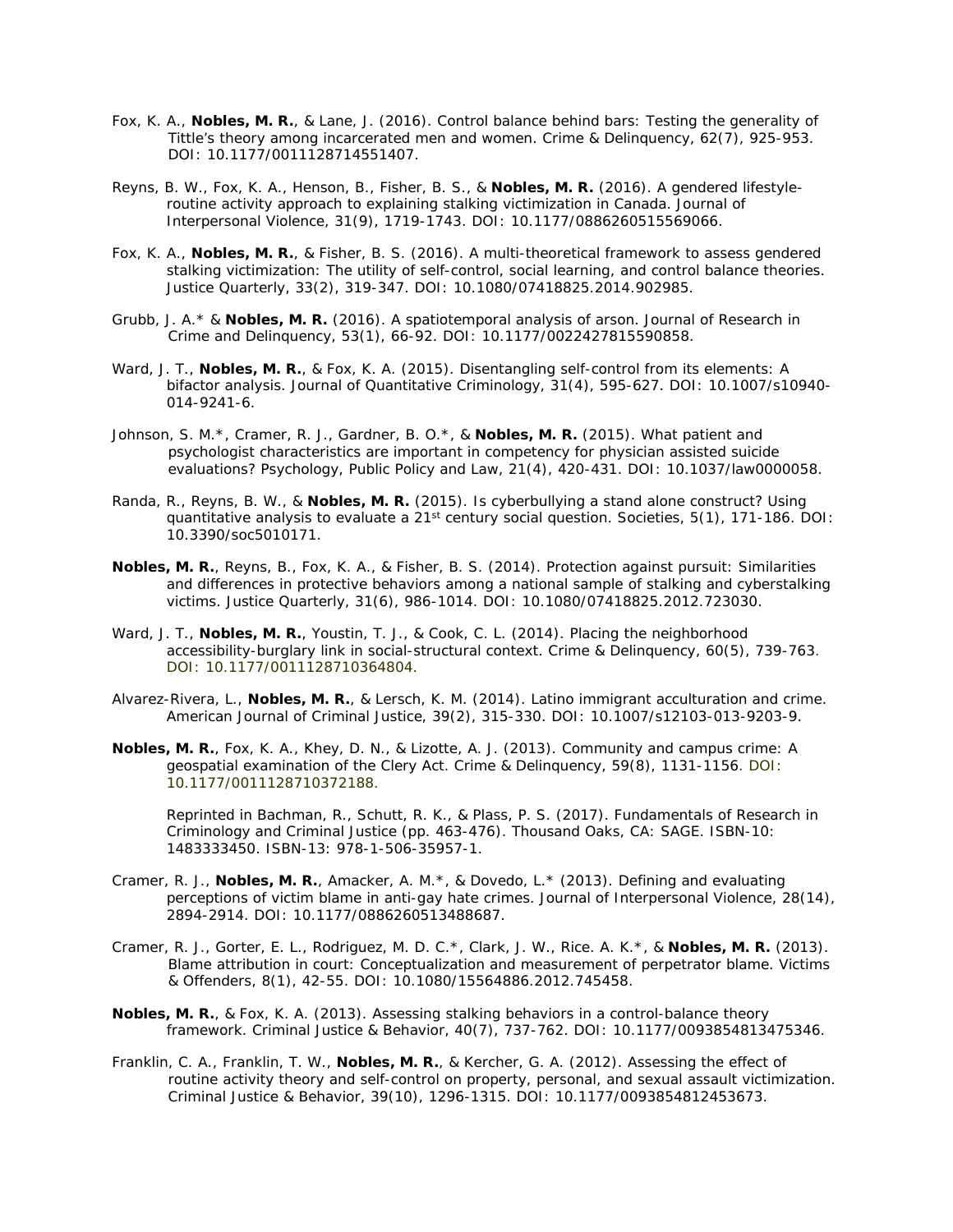Reprinted in Walsh, A. & Hemmens, C. (2018). *Introduction to Criminology: A Text/Reader* (4th ed.). Thousand Oaks, CA: SAGE. ISBN-10: 150639924X. ISBN-13: 978-1-506-39924-9.

- Cavanaugh, M.\*, Bouffard, J., Wells, W., & **Nobles, M. R.** (2012). Student attitudes toward concealed handguns on campus at two universities. *American Journal of Public Health, 102*(12), 2245- 2247. DOI: 10.2105/AJPH.2011.300473.
- **Nobles, M. R.**, Levenson, J. S., & Youstin, T. J. (2012). Effectiveness of residence restrictions in preventing sex offense recidivism. *Crime & Delinquency, 58*(4), 491-513. DOI: 10.1177/0011128712449230.
- Bouffard, J., **Nobles, M. R.**, Wells, W., & Cavanaugh, M.\* (2012). How many more guns? Estimating the effect of allowing licensed concealed handguns on a college campus. *Journal of Interpersonal Violence, 27*(2), 316-343. DOI: 10.1177/0886260511416478.
- Wells, W., Cavanaugh, M.\*, Bouffard, J., & **Nobles, M. R.** (2012). Non-response bias with a webbased survey of college students: Differences from a classroom survey about carrying concealed handguns. *Journal of Quantitative Criminology*, *28*(3), 455-476. DOI: 10.1007/s10940-011-9148-4.
- Bouffard, J., **Nobles, M. R.**, & Wells, W. (2012). Differences across majors in the desire to obtain a license to carry a concealed handgun on campus: Implications for criminal justice education. *Journal of Criminal Justice Education, 23*(3), 283-306. DOI: 10.1080/10511253.2011.610760.
- Youstin, T. J., **Nobles, M. R.**, Ward, J. T., & Cook, C. L. (2011). Assessing the generalizability of the near repeat phenomenon across crime types. *Criminal Justice & Behavior, 38*(10), 1042-1063. DOI: 10.1177/0093854811417551.
- Ward, J. T., **Nobles, M. R.**, Levett, L., Lanza-Kaduce, L., & Tillyer, R. (2011). Caught in their own speed trap: The intersections of speed enforcement policy, police legitimacy and decision acceptance. *Police Quarterly, 14*(3), 251-276. DOI: 10.1177/1098611111413992.
- Fox, K. A., **Nobles, M. R.**, & Fisher, B. S. (2011). Method behind the madness: An examination of stalking measurement. *Aggression and Violent Behavior*, *16*(1), 74-84. DOI: 10.1016/j.avb.2010.12.004.
- Fox, K. A., **Nobles, M. R.**, & Akers, R. L. (2011). Is stalking a learned phenomenon? An empirical test of social learning theory. *Journal of Criminal Justice, 39*(1), 39-47. DOI: 10.1016/j.jcrimjus.2010.10.002.
- Patton, C. L.\*, **Nobles, M. R.**, & Fox, K. A. (2010). Look who's stalking: Obsessive pursuit and attachment theory. *Journal of Criminal Justice, 38*(3), 282-290. DOI: 10.1016/j.jcrimjus.2010.02.013.
- **Nobles, M. R.**, Fox, K. A., Piquero, N. L., & Piquero, A. R. (2009). Career dimensions of stalking victimization and perpetration. *Justice Quarterly, 26*(3), 476-503. DOI: 10.1080/07418820802427833.
- Youstin, T. J., & **Nobles, M. R.** (2009). Residency restrictions: A geospatial analysis of sex offender movement over time. *Crime Mapping, 1*(1), 55-76.

 Reprinted in Lersch, K. M. & Hart, T. C. (2011). *Space, Time, and Crime* (3rd ed.) (pp. 312- 347). Durham, NC: Carolina Academic Press. ISBN-10: 1594609217. ISBN-13: 978-1-594- 60921-3.

Fox, K. A., **Nobles, M. R.**, & Piquero, A. R. (2009). Gender, crime victimization, and fear of crime. *Security Journal*, *22*(1), 24-39. DOI: 10.1057/sj.2008.13.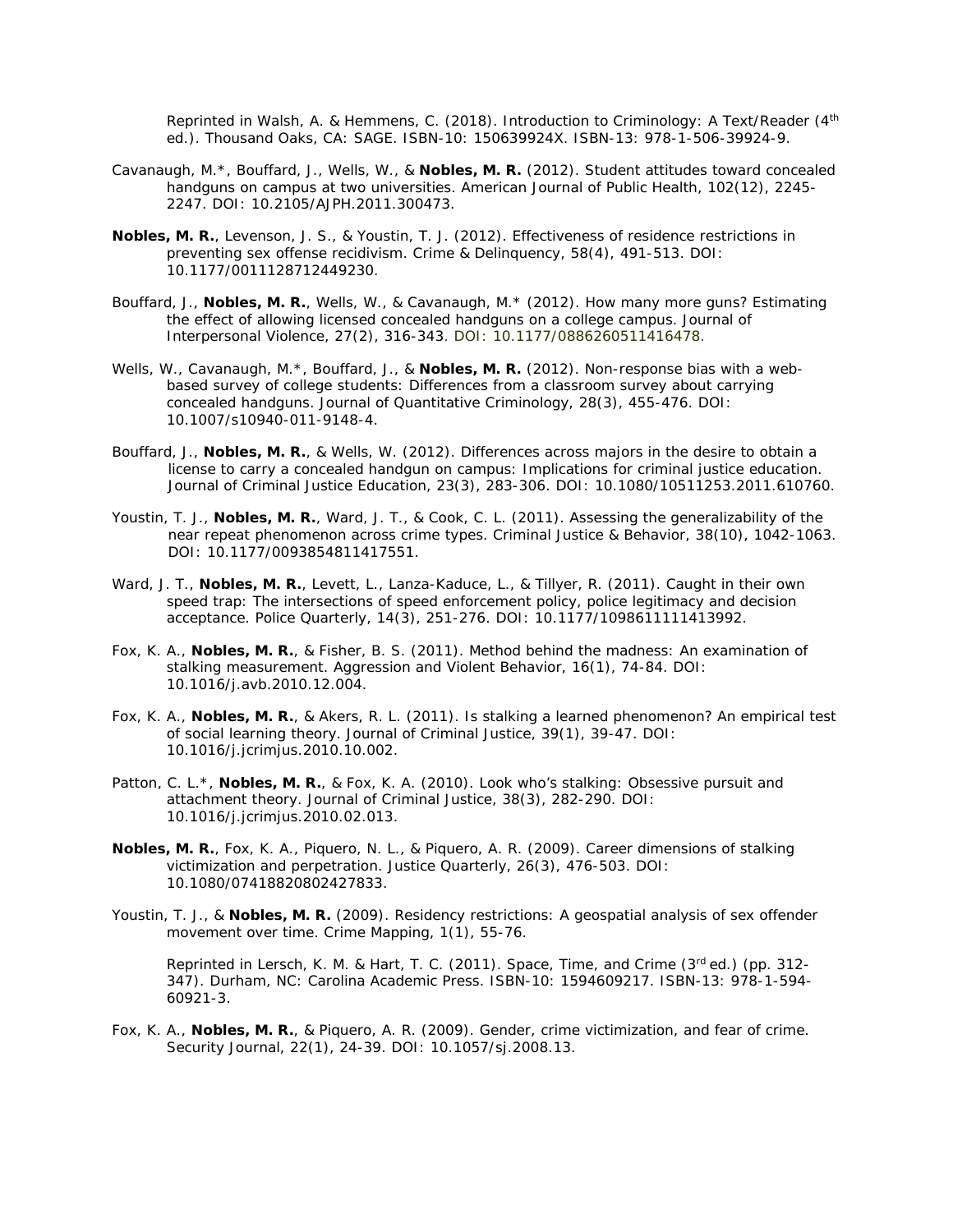Piquero, A. R., Piquero, N. L., Terry, K. J., Youstin, T., & **Nobles, M.** (2008). Uncollaring the criminal: Understanding criminal careers of criminal clerics. *Criminal Justice & Behavior, 35*(5), 583- 599. DOI: 10.1177/0093854808314361.

#### **Books and Edited Volumes**

Steinmetz, K. F., & **Nobles, M. R.** (Eds.). (2017). *Technocrime and Criminological Theory*. New York, NY: Routledge/Taylor & Francis. ISBN-13: 978-1-138-30520-5.

#### **Book Chapters and Other Works**

- **Nobles, M. R.** (2020, in press). "*Lost* and Criminological Theory: Classical Origins and Idiosyncratic Interpretations." In J. A. Grubb & C. Posick (Eds.), *Streaming Criminology: Theory and Justice through the Lens of Popular TV Shows*. New York, NY: NYU Press.
- **Nobles, M. R.** (2019). "Environmental and Green Crime." In M. D. Krohn, N. Hendrix, G. P. Hall, & A. J. Lizotte (Eds.), *Handbook on Crime and Deviance*, 2nd Ed. New York, NY: Springer. DOI: 10.1007/978-3-030-20779-3\_29.
- Cramer, R. J. & **Nobles, M.** (2018). Introduction to the special issue on campus safety and sexual violence prevention. *Journal of Aggression, Conflict and Peace Research, 10*(2), 73.
- Cramer, R. J. & **Nobles, M.** (2017). Introduction to the special issue on sexual violence on college campuses. *Journal of Aggression, Conflict and Peace Research, 9*(4), 245.
- **Nobles, M. R.** & Fox, K. A. (2017). "The Extent, Nature, and Dynamic of Stalking Against Women on College Campuses." In C. Kaukinen, M. Hughes Miller, & R. A. Powers (Eds.), *Addressing and Preventing Violence Against Women on College Campuses*. Philadelphia, PA: Temple University **Press**
- Castro, E. D.\* & **Nobles, M. R.** (2015). "Violence and Politics." In M. Shally-Jensen (Ed.), *American Political Culture*. New York, NY: Praeger.
- **Nobles, M. R.** (2014). "Guns and Crime." In *Encyclopedia of Theoretical Criminology*. Malden, CA: Wiley-Blackwell.
- Thomas, K. J.\* & **Nobles, M. R.** (2013). "Perspectives on Structure, Normative Conflict, and Social Disorganization in *The Wire*." In P. A. Collins & D. C. Brody (Eds.), *Crime and Justice in the City as seen through "The Wire"*. Durham, NC: Carolina Academic Press.
- **Nobles, M. R.** (2011). "Guns." In W. J. Chambliss & J. G. Golson (Eds.), *Key Issues in Crime and Punishment*. Thousand Oaks, CA: SAGE Publications.
- **Nobles, M. R.** (2010). "Using geographic information systems to study race, crime, and policing." In S. K. Rice & M. D. White (Eds.), *Race, Ethnicity, and Policing: New and Essential Readings*. New York, NY: NYU Press.
- **Nobles, M. R.** (2009). "Wolfgang, Marvin E." In J. Wilson (Ed.), *The Praeger Handbook of Victimology.* New York, NY: Praeger.
- **Nobles, M. R.** (2009). Review of the book *The Global Gun Epidemic: From Saturday Night Specials to AK-47s*. *International Criminal Justice Review, 19*(1), 87-89.
- **Nobles, M. R.** (2007). "Gun Control." In G. Barak (Ed.), *Battleground: Criminal Justice*. Westport, CT: Greenwood Press.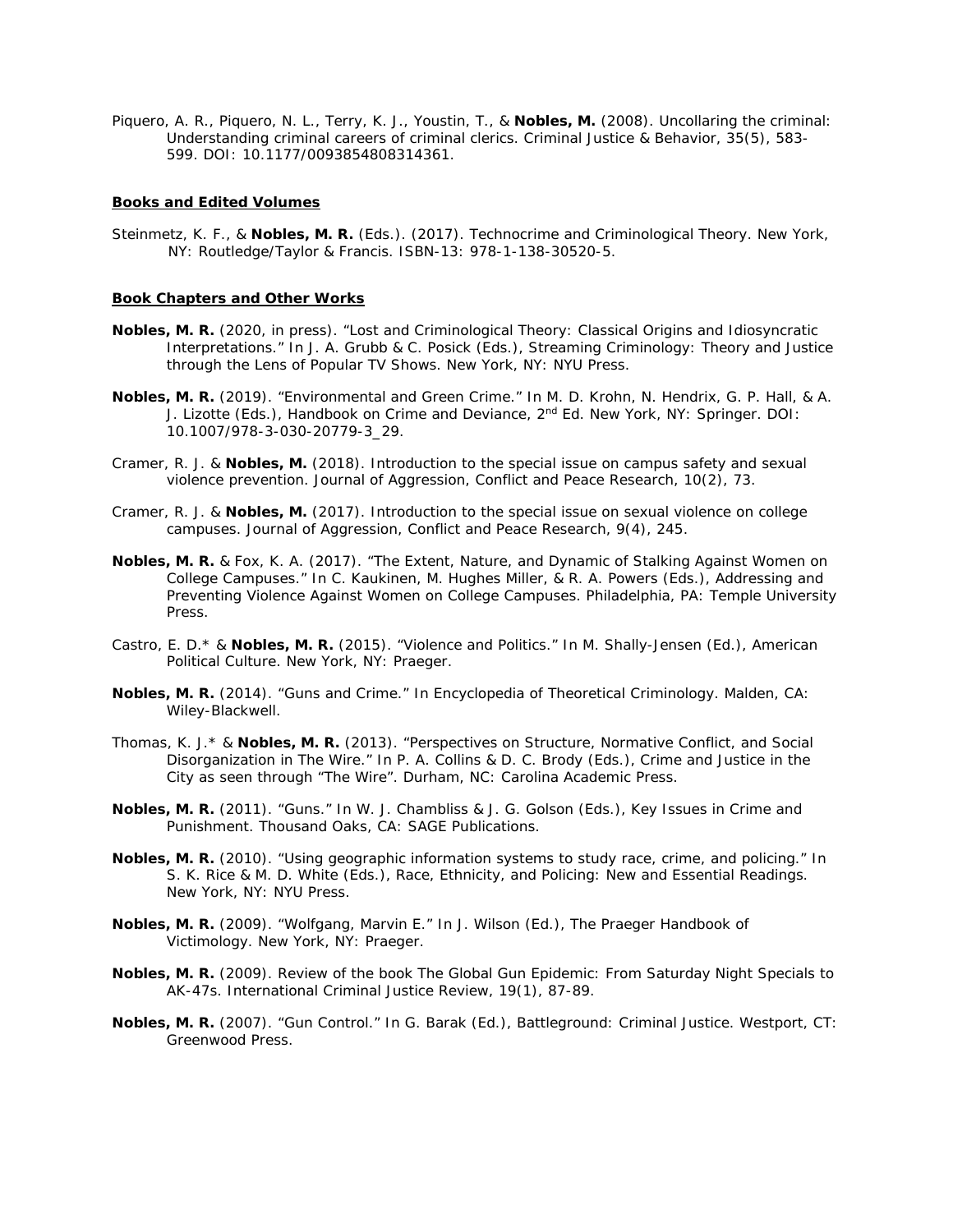### **Grants and Contracts**

- 2019-2020 A Multilevel Analysis of Hate Crime Commission Using NCVS and UCR Data. (Principal Investigator Richard Fording; Co-Principal Investigator Matt Nobles). Russell Sage Foundation Grant, Project #R-1768. (Funded: \$40,051).
- 2018-2020 Parramore Health Community Coalition. (Principal Investigator Kim Anderson; Co-Principal Investigators [alphabetical] Donna Breit, Latarsha Chisolm, Karen Consalo, Chris Emrich, Matt Nobles). Florida Blue Foundation Grant, UCF Foundation Project #CONU000136. (Funded: \$600,000).
- 2014 Biological and Environmental Factors Related to Stalking. (Principal Investigator Danielle Boisvert, Co-Principal Investigators Matt Nobles, Todd Armstrong, Brian Boutwell, David Gangitano, and Sheree Hughes-Stamm). Sam Houston State University Enhancement Research Grant. (Funded: \$9,982).
- 2013-2014 Re-Analysis of Existing Data on Stalking Recidivism. (Principal Investigator Matt Nobles). Submitted to the National Institute of Justice, proposal #NIJ-2013-3373, award #2013-IJ-CX-0040. (Funded: \$39,182).
- 2013-2015 Environmental Crimes Program Training (Project ENCRIPT). (Principal Investigator David Webb, Co-Principal Investigator Matt Nobles). Submitted to the Office of Enforcement and Assurance Compliance, Environmental Protection Agency, proposal #EPA-OECA-NETI-12-001, award #EA-83537801-1. (Funded: \$893,483).
- 2012-2013 Texas Crime Victim Legal Assistance Network. (Principal Investigator Leana Bouffard, Co-Investigator Matt Nobles). Submitted to the Office for Victims of Crime, proposal #OVC-2012-3190, award #2012-VF-GX-K019. (Funded: \$93,710; subcontract through Lone Star Legal Aid).
- 2012 Analysis of Historical Data on Houston-Area Environmental Crimes. (Principal Investigator Matt Nobles). Sam Houston State University Faculty Research Grant. (Funded: \$5,000).
- 2011 Biosocial Stalking Indicators in a College Student Sample. (Principal Investigator Matt Nobles). Sam Houston State University Faculty Research Grant. (Funded: \$5,000).
- 2008 Washington State University College of Liberal Arts Faculty Travel Grant. (Funded: \$1,000).
- 2007 NIJ Mapping & Analysis for Public Safety (MAPS) Student Presenter Grant UF College of Liberal Arts & Sciences Travel Grant UF Graduate Student Council Travel Grant

## **Awards and Honors** (\* - indicates competitive/funded award)

- 2020 University of Central Florida Research Incentive Award\*
- 2018 Nominee, University of Central Florida College of Health and Public Affairs Excellence in Research Award\*
- 2015 Nominee, Sam Houston State University Excellence in Teaching Award (2014-15)\*
- 2014 Winner, Sam Houston State University College of Criminal Justice Faculty Excellence in Research Award (2013-14)\*
- 2013 Winner, Sam Houston State University Undergraduate Research Award (Proposal Author/Faculty Sponsor) (Funded: \$10,000)\*
- 2011 Winner, ACJS SAGE Junior Faculty Professional Development Teaching Award Winner\*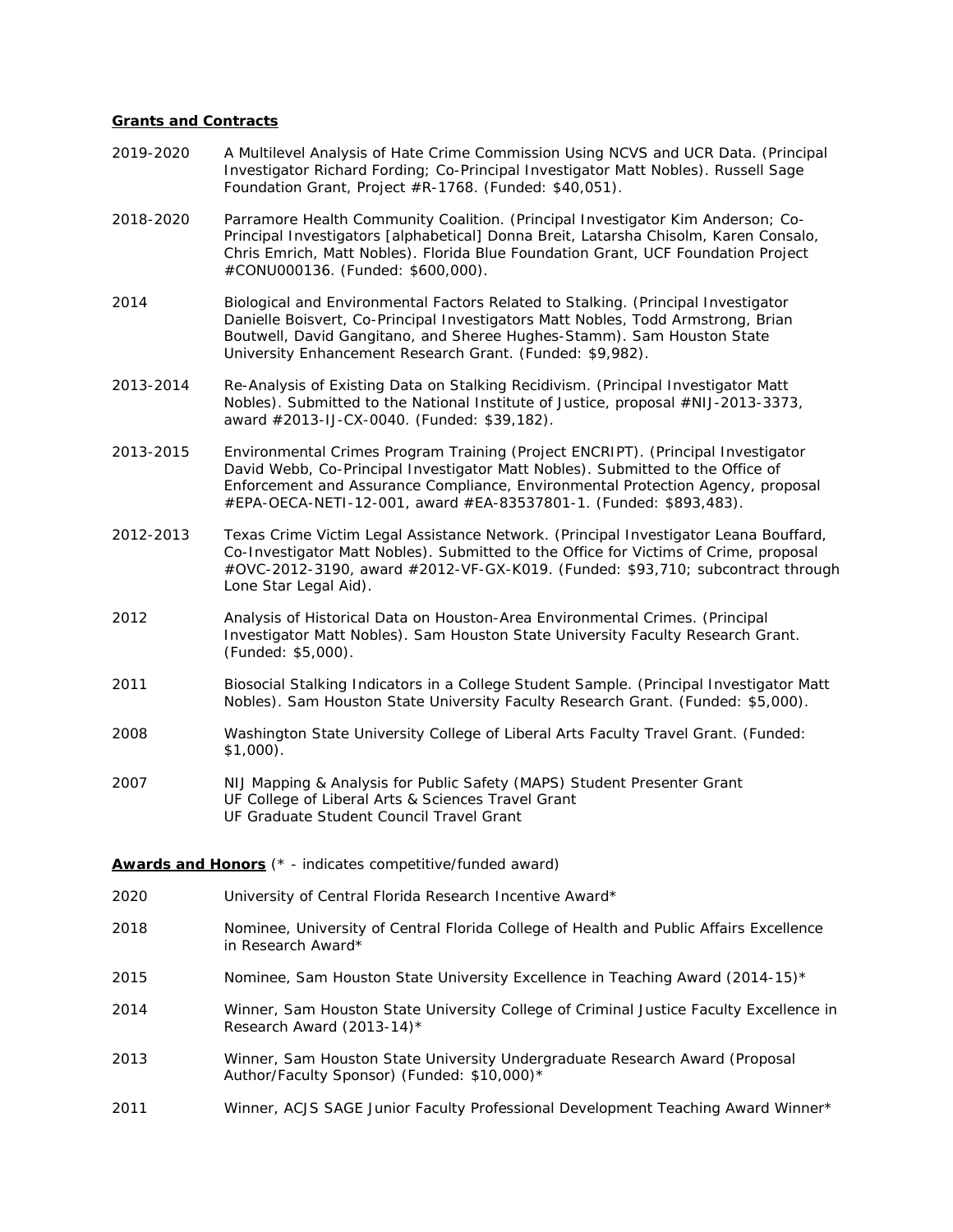- 2010 Winner, Washington State University Outstanding Criminal Justice Advisor (2009-10)
- 2009 Winner, Washington State University Outstanding Criminal Justice Professor (2008-09) Winner, Washington State University Alpha Phi Sigma Advisor Appreciation Award
- 2008 Winner, University of Florida Science for Life/Howard Hughes Medical Institute Student Mentor Award\*

### **Conference Presentations**

- Useem, B., Goldberg, D., Pyrooz, D., **Nobles, M. R.**, & Labrecque, R. M. (2021, November). The impact of ending indeterminate solitary confinement on institutional safety and order in California. Paper presented at the American Society of Criminology Annual Meeting, Chicago, IL.
- **Nobles, M. R.** (2021, September). My department chair rejected my request for a routine Stata upgrade: A qualitative review of the mandated UCR to NIBRS transition. Paper presented at the Southern Criminal Justice Association Annual Meeting, Daytona Beach, FL.
- Gray, S., Gemberling, T., Wright, S., Cramer, R. J., **Nobles, M. R.**, & Holley, S. R. (2021, May). The romantic functioning of BDSM practitioners: Equal to general population and university samples. Poster presented at the Association for Psychological Science Virtual Convention.
- **Nobles, M. R.**, & Burton, C. (2020, November). Arson in Orlando: An application of social disorganization theory. Paper presented at the American Society of Criminology Annual Meeting, Washington, DC. [Conference cancelled due to COVID-19]
- Cowan, D., Moreto, W. D., Burton, C., & **Nobles, M. R.** (2019, November). Using risk terrain modeling to monitor wildlife ranger patrol tactics. Paper presented at the American Society of Criminology Annual Meeting, San Francisco, CA.
- Baker, T., & **Nobles, M. R.** (2019, September). Prevalence and practices in prestigious journals. Paper presented at the Southern Criminal Justice Association Annual Meeting, Nashville, TN.
- Cowan, D., Moreto, W. D., Burton, C., & **Nobles, M. R.** (2019, September). Applying crime pattern theory and risk modeling to examine illegal activities in protected areas in Cambodia. Paper presented at the Southern Criminal Justice Association Annual Meeting, Nashville, TN.
- **Nobles, M. R.**, Cramer, R. J., Zottola, S. A.\*, Desmarais, S. L., Gemberling, T. M.\*, Holley, S. R., & Wright, S. (2019, February). Prevalence rates, reporting, and psychosocial correlates of stalking victimization: Results from a three sample cross-sectional study. Paper presented at the Western Society of Criminology Annual Meeting, Honolulu, HI.
- **Nobles, M. R.**, Steinmetz, K., Arrigo, B. A., Chism, K. A., Marganski, A., Pratt, T. C., & Turanovic, J. (2018, November). Authors meet critics: *Technocrime and Criminological Theory*  (Routledge/Taylor & Francis). Roundtable presented at the American Society of Criminology Annual Meeting, Atlanta, GA.
- Han, S., **Nobles, M. R.**, Piquero, A. R., & Piquero, N. L. (2018, November). Crime patterns in Orlando theme parks. Paper presented at the American Society of Criminology Annual Meeting, Atlanta, GA.
- Miller, B. L., Stogner, J. M., & **Nobles, M. R.** (2018, November). Mixing shots: Assessing self-reported drunk hunting and target shooting in a young adult population. Poster presented at the American Society of Criminology Annual Meeting, Atlanta, GA.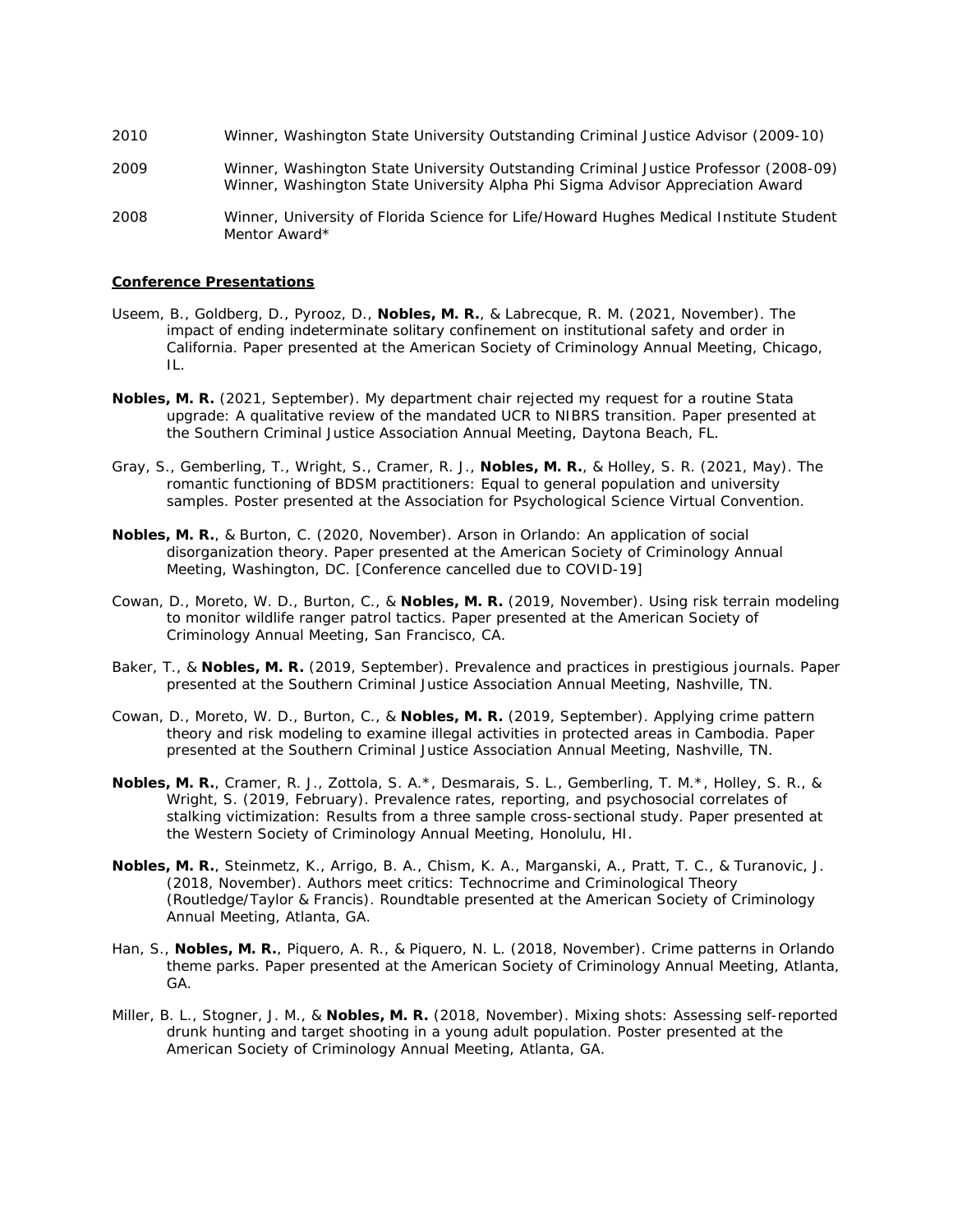- Cramer, R. J., Kehn, A., Marsden, J., Deitle, C., Griffin, S., Fording, R., & **Nobles, M. R.** (2018, November). Hate through a public health lens: Building the science toward understanding correlates and causes of hate-motivated behavior. Paper presented at the American Public Health Association Annual Meeting, San Diego, CA.
- **Nobles, M. R.** (2018, September). Environmental crime and contemporary criminology: Making a difference. Paper presented at the Southern Criminal Justice Association Annual Meeting, Pensacola Beach, FL*.*
- Thomas, S. A., Drawve, G., **Nobles, M. R.**, & Ward, J. T. (2018, September). Boost and flag: Disentangling repeat/near repeat crime patterns from risk heterogenity. Poster presented at the Southern Criminal Justice Association Annual Meeting, Pensacola Beach, FL*.*
- Macchia, J. M., Cramer, R. J., Wright, S., Gemberling, T. M., **Nobles, M. R.**, & Holley, S. R. (2018, August). Minority stress, impulsivity, coping & weekly alcohol/substance use among LGBQ+ adults. Poster presented at the American Psychological Association Annual Meeting, San Francisco, CA.
- Hughes Miller, M., Powers, R., Belknap, J. E., Fox, K. A., Krebs, C., McMahon, S., **Nobles, M. R.**, Bonnes, S., Cook, S. L., Rennison, C., Cameron, A., & DeKeseredy, W. S. (2018, February). Authors meet critics: *Addressing Violence Against Women on College Campuses* (Temple University Press). Roundtable presented at the Academy of Criminal Justice Sciences Annual Meeting, New Orleans, LA.
- Grubb, J. A., & **Nobles, M. R.** (2017, November). The impact of geocoding accuracy on near repeat analysis. Paper presented at the American Society of Criminology Annual Meeting, Philadelphia, PA.
- Stafford, D., Ward, J. T., Drawve, G., **Nobles, M. R.**, & Thomas, S. A. (2017, November). Do community-level hotbeds of repeat/near repeat crime exist? Visualizing concordance and discordance in spatiotemporal patterns across index crimes. Paper presented at the American Society of Criminology Annual Meeting, Philadelphia, PA.
- Drawve, G., Thomas, S. A., **Nobles, M. R.**, & Ward, J. T. (2017, November). Exploring the situational context of repeat/near repeat crime patterns via conjunctive analysis of case configurations. Paper presented at the American Society of Criminology Annual Meeting, Philadelphia, PA.
- Thomas, S. A., Drawve, G., & **Nobles, M. R.** (2017, November). Boost and flag: Disentangling repeat/near repeat crime patterns from risk heterogenity. Paper presented at the American Society of Criminology Annual Meeting, Philadelphia, PA.
- Hughes Miller, M., Powers, R., Belknap, J. E., Fox, K. A., Krebs, C., McMahon, S., **Nobles, M. R.**, Bonnes, S., Cook, S. L., Rennison, C., Cameron, A., & DeKeseredy, W. S. (2017, November). Authors meet critics: *Addressing Violence Against Women on College Campuses* (Temple University Press). Roundtable presented at the American Society of Criminology Annual Meeting, Philadelphia, PA.
- Cramer, R. J., Mandracchia, J., Gemberling, T. M., Holley, S. R., Wright, S., Moody, K., & **Nobles, M. R.** (2017, April). Need for affect and suicide risk in three community samples: Implications for mental health service delivery. Paper presented at the annual conference for the American Association of Suicidology, Phoenix, AZ.
- **Nobles, M. R.**, & Fox, K. A. (2017, March). The extent, nature, and dynamics of stalking on college campuses: What we know and directions for future research. Paper presented at the Academy of Criminal Justice Sciences Annual Meeting, Kansas City, MO.
- Han, S., **Nobles, M. R.**, & Hwang, E. (2017, March). The effect of fear of terrorism on public perceptions of the government's intrusion on privacy rights: A moderating role of confidence in the police. Paper presented at the Academy of Criminal Justice Sciences Annual Meeting, Kansas City, MO.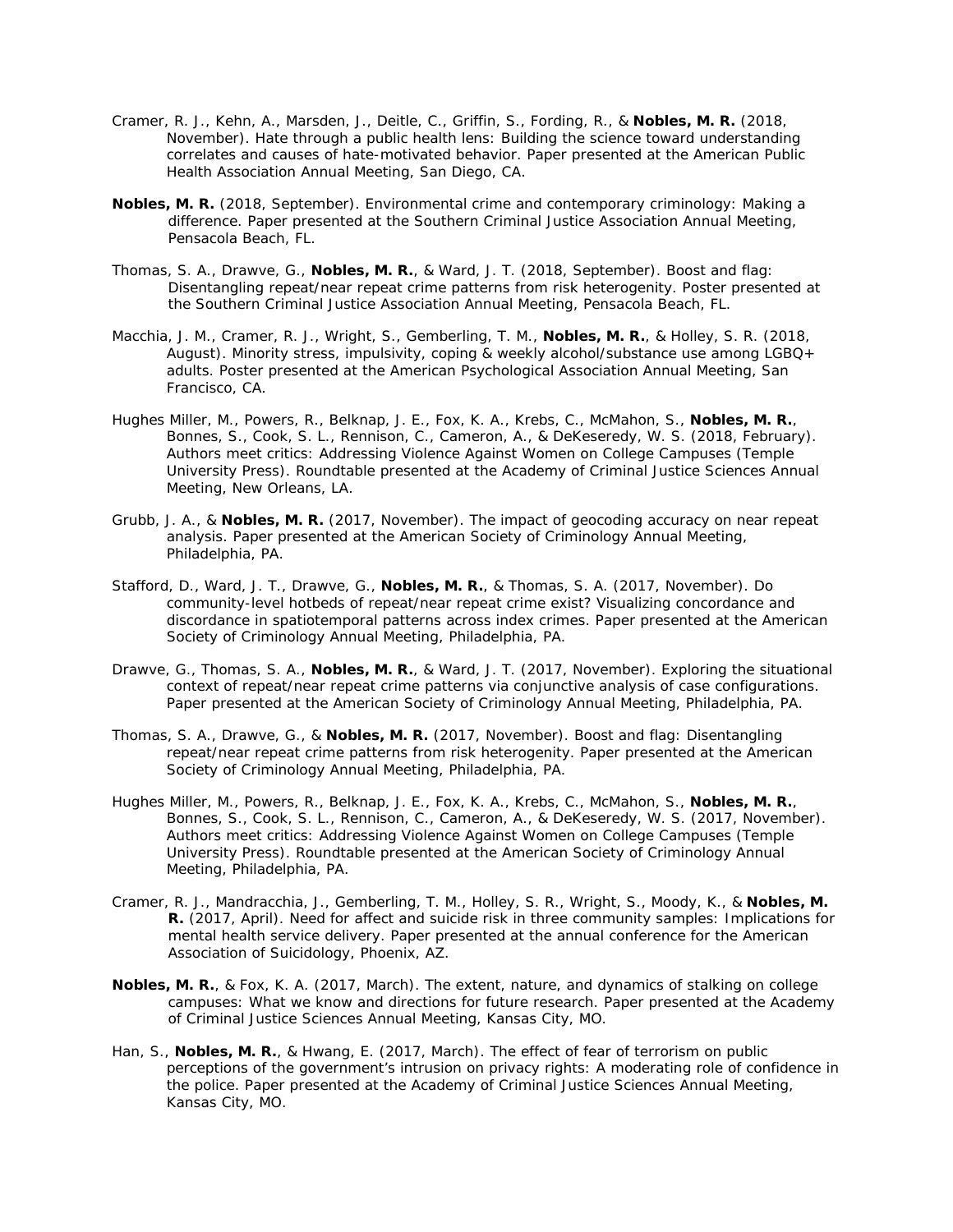- Han, S., **Nobles, M. R.**, Hwang, E., & Kim, S. (2017, March). The effectiveness of school policing and educational programs in reducing victimization in schools: Focusing on South Korean youth. Paper presented at the Academy of Criminal Justice Sciences Annual Meeting, Kansas City, MO.
- Cramer, R. J., Desmarais, S. L., Gemberling, T. M., Holley, S. R., Johnson, K. L., Wright, S., **Nobles, M. R.**, & Van Dorn, R. A. (2017, March). Behavioral health outcomes associated with lifetime experiences of suicide and victimization. Poster presented at the American Psychology-Law Society Annual Meeting, Seattle, WA.
- Gemberling, T. M., Cramer, R. J., Holley, S. R., & **Nobles, M. R.** (2017, January). Group clustering of sexual violence and rape myth acceptance: Demographic and mental health correlates. Poster presented at the annual convention for the Society for Personality and Social Psychology, San Antonio, TX.
- **Nobles, M. R.**, Bouffard, J., & Bouffard, L. A. (2016, November). Still in the shadows: Stalking prosecution rates' unresponsiveness to increased legislative attention. Paper presented at the American Society of Criminology Annual Meeting, New Orleans, LA.
- Basham, S. L., & **Nobles, M. R.** (2016, November). Trends and changes across twenty years of campus law enforcement. Paper presented at the American Society of Criminology Annual Meeting, New Orleans, LA.
- Han, S., & **Nobles, M. R.** (2016, November). The effect of previous bullying victimization on fear and bullying delinquencies as an extreme avoidance behavior. Paper presented at the American Society of Criminology Annual Meeting, New Orleans, LA.
- Basham, S. L., **Nobles, M. R.**, & Baldwin, J. M. (2016, September). Defiance theory in Ferguson: Two tales of one city. Paper presented at the Southern Criminal Justice Association Annual Meeting, Savannah, GA.
- Grubb, J. A., & **Nobles, M. R.** (2016, September). The impact of geocoding accuracy on near repeat patterns. Paper presented at the Southern Criminal Justice Association Annual Meeting, Savannah, GA.
- Brady, P. Q., **Nobles, M. R.**, & Bouffard, L. A. (2016, March). 'Clery-ing' things up about stalking: Exploring the generalizability of student samples in victimization research. Paper presented at the Academy of Criminal Justice Sciences Annual Meeting, Denver, CO.
- **Nobles, M. R.**, Cramer, R., Gemberling, T., Wright, S., & Eriksson, L. (2016, March). Preying on the vulnerable? An examination of stalking victimization and mental health by sexual orientation and gender. Paper presented at the American Psychology-Law Society Annual Meeting, Atlanta, GA.
- Desmarais, S., Cramer, R., Gemberling, T., Johnson, K., Holley, S., Wright, S., Schlenker, M., **Nobles, M. R.**, & Van Dorn, R. (2016, March). Prior violent outcomes and sexual orientation as predictors of suicide risk and aggression proneness. Paper presented at the American Psychology-Law Society Annual Meeting, Atlanta, GA.
- Johnson, K., Cramer, R., Desmarais, S., Gemberling, T., Holley, S., Johnson, J., **Nobles, M. R.**, Wright, S., Schlenker, M., & Van Dorn, R. (2016, March). A latent class analysis of lifetime violence perpetration, victimization, and suicide-related behaviors in community, college, and vulnerable population samples. Paper presented at the American Psychology-Law Society Annual Meeting, Atlanta, GA.
- **Nobles, M. R.**, Ward, J. T., & Tillyer, R. (2015, November). The impact of neighborhood social disorganization and routine activities on spatiotemporal patterns of burglary. Paper presented at the American Society of Criminology Annual Meeting, Washington, DC.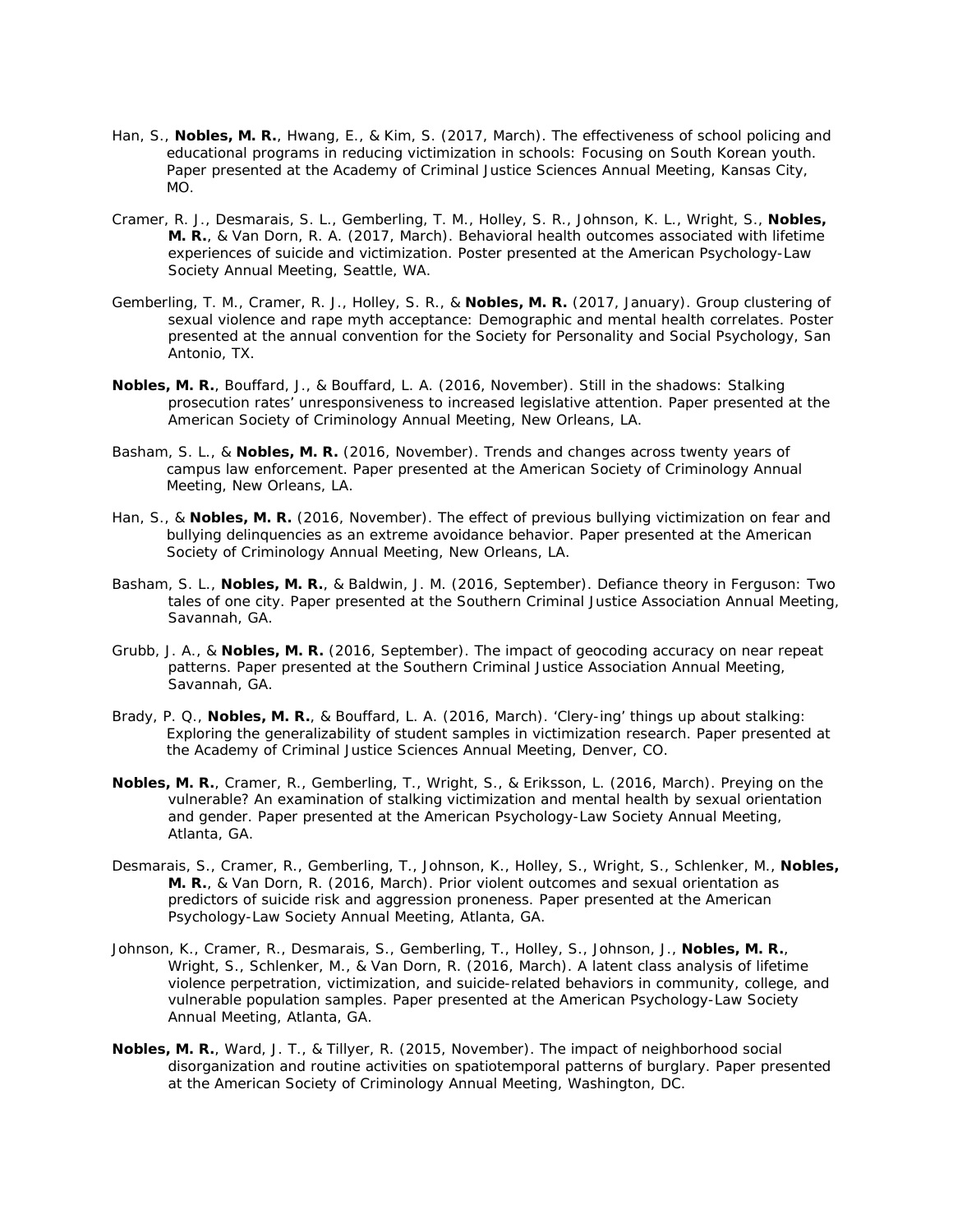- Grubb, J. A., & **Nobles, M. R.** (2015, November). A spatiotemporal analysis of arson. Paper presented at the American Society of Criminology Annual Meeting, Washington, DC.
- Gemberling, T. M., Cramer, R. J., Yenne, E., **Nobles, M. R.**, & Wright, S. (2015, May). The personality of BDSM practitioners. Paper presented at the Alternatives Sexualities Conference, Chicago, IL.
- Brady, P. Q., & **Nobles, M. R.** (2015, March). The dark figure of stalking: Examining law enforcement recognition and response. Paper presented at the Academy of Criminal Justice Sciences Annual Meeting, Orlando, FL.
- Mitchell, M. M., & **Nobles, M. R.** (2015, March). Neighborhood crime and calls for service in gentrifying areas. Paper presented at the Academy of Criminal Justice Sciences Annual Meeting, Orlando, FL.
- Cansino, G., Gandy, P., Motl, J. A., Armstrong, T., **Nobles, M. R.**, Boutwell, B., & Gangitano, D. A. (2015, February). Criminal behavior and single nucleotide polymorphisms in genes related to dopamine and serotonin modulation. Poster presented at the American Academy of Forensic Sciences Annual Meeting, Orlando, FL.
- **Nobles, M. R.** (2014, November). Stalking recidivism: Estimates from a large correctional sample. Paper presented at the American Society of Criminology Annual Meeting, San Francisco, CA.
- Castro, E. D., **Nobles, M. R.**, & Zavala, E. (2014, November). Assessing intimate partner violence in a control balance theory framework. Paper presented at the American Society of Criminology Annual Meeting, San Francisco, CA.
- Ward, J. T., **Nobles, M. R.**, & Fox, K. A. (2014, November). Disentangling self-control from its elements: A bifactor analysis. Paper presented at the American Society of Criminology Annual Meeting, San Francisco, CA.
- Boisvert, D. L., Wells, J., Armstrong, T., Boutwell, B. B., **Nobles, M. R.**, & Gangitano, D. (2014, November). Low resting heart rate, self-control, and psychopathy. Paper presented at the American Society of Criminology Annual Meeting, San Francisco, CA.
- Armstrong, T., Boutwell, B. B., Boisvert, D. L., **Nobles, M. R.**, & Gangitano, D. (2014, November). Molecular genetic variation and recidivism: An investigation of direct and interactive effects. Paper presented at the American Society of Criminology Annual Meeting, San Francisco, CA.
- **Nobles, M. R.**, Boutwell, B. B., Armstrong, T., Boisvert, D. L., & Gangitano, D. (2014, November). Further elucidating the genetic architecture of stalking. Paper presented at the American Society of Criminology Annual Meeting, San Francisco, CA.
- Wells, J., Armstrong, T., Boisvert, D. L., Boutwell, B. B., **Nobles, M. R.**, & Gangitano, D. (2014, November). Aggression, callous-unemotionality, and empathy. Paper presented at the American Society of Criminology Annual Meeting, San Francisco, CA.
- Brinser, K. L., **Nobles, M. R.**, Bouffard, L., & Koeppel, M. (2014, November). Needs of Victim Service Providers in Houston, Texas. Paper presented at the American Society of Criminology Annual Meeting, San Francisco, CA.
- Castro, E. D., & **Nobles, M. R.** (2014, September). Understanding control: Empirical test of control balance on stalking victimization and perpetration. Paper presented at the Southern Criminal Justice Association Annual Meeting, Clearwater, FL.
- Brinser, K., **Nobles, M. R.**, Bouffard, L. A., & Koeppel, M. D. H. (2014, February). Mapping victim services across Houston, TX. Paper presented at the Academy of Criminal Justice Sciences Annual Meeting, Philadelphia, PA.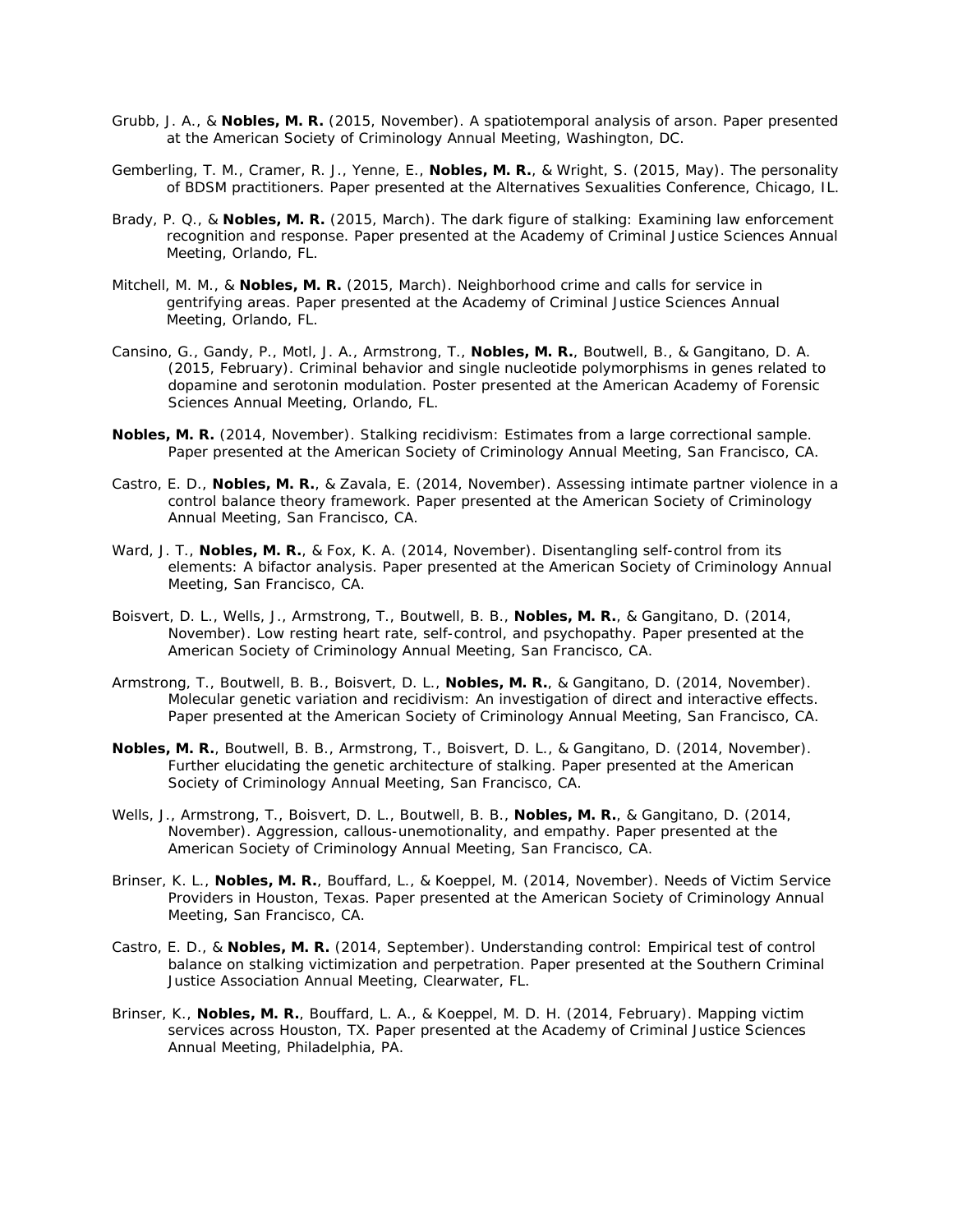- Boutwell, B. B., Armstrong, T., Boisvert, D. L., & **Nobles, M. R.**, (2013, November). Exploring the origins of aggressive behavior: The role of a serotonin transporter gene in an offender based sample. Paper presented at the American Society of Criminology Annual Meeting, Atlanta, GA.
- Boisvert, D. L., Armstrong, T., Boutwell, B. B., & **Nobles, M. R.**, (2013, November). Genetic effects on perceptions of wrongful behavior. Paper presented at the American Society of Criminology Annual Meeting, Atlanta, GA.
- Castro, E. D., **Nobles, M. R.**, & Thomas, K. J. (2013, November). Does the Neighborhood Stabilization Program work to reduce community-level crime? Paper presented at the American Society of Criminology Annual Meeting, Atlanta, GA.
- **Nobles, M. R.**, Boutwell, B. B., Armstrong, T., & Boisvert, D. L. (2013, November). Genetic influences on stalking perpetration. Paper presented at the American Society of Criminology Annual Meeting, Atlanta, GA.
- **Nobles, M. R.**, Khey, D. N., & Felson, M. (2013, November). Shifting hotspots and arrests within a college town. Paper presented at the American Society of Criminology Annual Meeting, Atlanta, GA.
- **Nobles, M. R.**, Winbigler, S. B., Newman, K., & Madden, K. (2013, October). Three strikes in New Zealand: Preliminary time series evidence. Paper presented at the Australia and New Zealand Society of Criminology Annual Meeting, Brisbane, Australia.
- Youstin, T. J., & **Nobles, M. R**. (2012, November). Reducing "stranger danger": Examining the effectiveness of sex offender laws in decreasing rates of stranger-perpetrated victimization. Paper presented at the American Society of Criminology Annual Meeting, Chicago, IL.
- Bouffard, J., **Nobles, M. R.**, & Wells, W. (2012, March). Differences across majors in the desire to obtain a license to carry a concealed handgun on campus: Implications for criminal justice education. Invited presentation at the Research and Pictorial Showcase, Academy of Criminal Justice Sciences Annual Meeting, New York, NY.
- **Nobles, M. R.**, Boutwell, B. B., & Bouffard, J. (2012, March). A multi-sample, multi-method psychometric test of the Grasmick et al. scale measuring individual self-control. Paper presented at the Academy of Criminal Justice Sciences Annual Meeting, New York, NY.
- Cramer, R. J., Gorter, E., Rice, A. K., Cornish-Rodriguez, M.D., & **Nobles, M. R.** (2011, November). Is perpetrator blame a unitary or multi-faceted construct? The jury is still out. Poster presented at the American Society of Criminology Annual Meeting, Washington, D.C.
- Franklin, C. A., Franklin, T. W., **Nobles, M. R.**, & Kercher, G. A. (2011, November). Antecedents to victimization: The effect of routine activity theory and self-control on female victimization. Paper presented at the American Society of Criminology Annual Meeting, Washington, D.C.
- Koeppel, M. D. H., & **Nobles, M. R.** (2011, November). Understanding female gun ownership, 1995- 2008. Paper presented at the American Society of Criminology Annual Meeting, Washington, D.C.
- Ward, J. T., **Nobles, M. R.**, Youstin, T. J., & Tillyer, R. (2011, November). The effectiveness of neighborhood watch for minimizing near repeat crimes. Paper presented at the American Society of Criminology Annual Meeting, Washington, D.C.
- Cavanaugh, M., Bouffard, J., Wells, W., & **Nobles, M. R.** (2011, March). Student support for concealed handguns on a university campus. Paper presented at the Academy of Criminal Justice Sciences Annual Meeting, Toronto, ON, Canada.
- Cramer, R. J., **Nobles, M. R.**, & Fletcher, L. M. (2011, March). Uni- or multi-dimensional? A factoranalytic re-conceptualization of the perceptions of victim blame scale. Poster presented at the American Psychology-Law Society Annual Meeting, Miami, FL.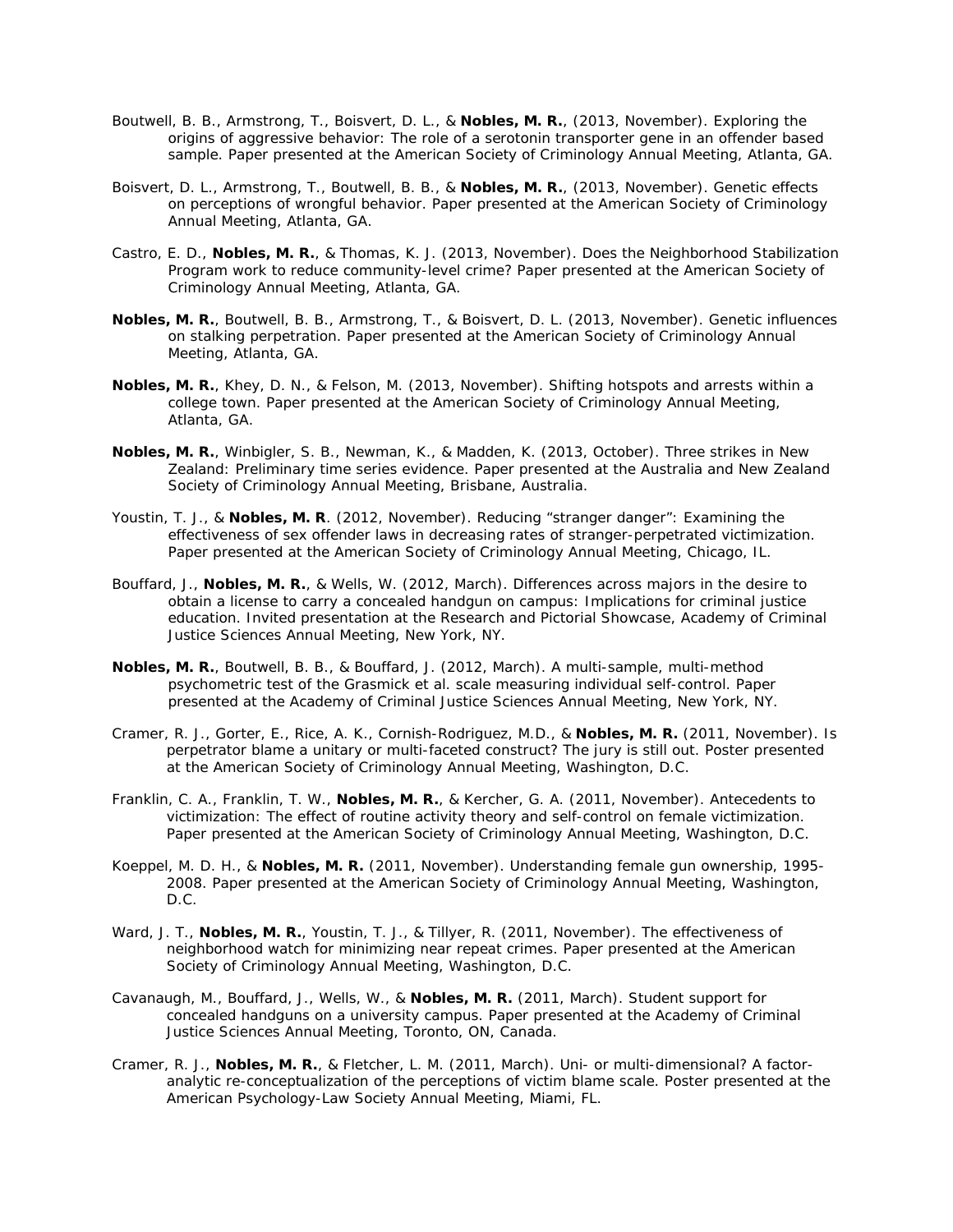- **Nobles, M. R.**, Cramer, R. J., Campbell, C., & Kercher, G. (2011, March). A moderation analysis of crime victimization, perpetration, and low self-control. Poster presented at the American Psychology-Law Society Annual Meeting, Miami, FL.
- Wells, W., Cavanaugh, M., Bouffard, J., & **Nobles, M. R.** (2011, March). Non-response bias in webbased surveys of college students: A comparison of results across in-class and web-based surveys. Paper presented at the Academy of Criminal Justice Sciences Annual Meeting, Toronto, ON, Canada.
- Bouffard, J., Wells, W., **Nobles, M. R.**, & Cavanaugh, M. (2010, November). How many more guns? Estimating the effect of allowing concealed handgun licenses on college campuses. Paper presented at the American Society of Criminology Annual Meeting, San Francisco, CA.
- **Nobles, M. R.**, Ward, J. T., & Youstin, T. (2010, November). Neighborhood watch and crime prevention: Evidence from a propensity score matching approach. Paper presented at the American Society of Criminology Annual Meeting, San Francisco, CA.
- Bouffard, J., **Nobles, M. R.**, Wells, W., & Cavanaugh, M. (2010, February). Estimating the impact of lifting the ban on carrying concealed weapons on a college campus. Paper presented at the Western Society of Criminology Annual Meeting, Honolulu, HI.
- Fox, K., **Nobles, M. R.**, & Akers, R. L. (2010, February). Is stalking a learned phenomenon? An empirical test of social learning theory. Paper presented at the Academy of Criminal Justice Sciences Annual Meeting, San Diego, CA.
- **Nobles, M. R.**, Fox, K. A., Piquero, N. L., & Piquero, A. R. (2009, November). Career dimensions of stalking victimization and perpetration. Paper presented at the American Society of Criminology Annual Meeting, Philadelphia, PA.
- Youstin, T. J., **Nobles, M. R.**, Ward, J. T., & Cook, C. L. (2009, August). Assessing the generalizability of the near repeat phenomenon across crime types. Paper presented at the National Institute of Justice Mapping & Analysis for Public Safety (MAPS) Annual Meeting, New Orleans, LA.
- Alvarez-Rivera, L., & **Nobles, M. R.** (2009, March). Attachment to peers and siblings: A look at its effect on deviance among Puerto Ricans. Paper presented at the Academy of Criminal Justice Sciences Annual Meeting, Boston, MA.
- Youstin, T. J., **Nobles, M. R.**, Cook, C. L., & Ward, J. T. (2009, March). Examining the near-repeat phenomenon. Paper presented at the Academy of Criminal Justice Sciences Annual Meeting, Boston, MA.
- **Nobles, M. R.**, & Alvarez-Rivera, L. (2008, November). Immigration and offending: Linking generational status, acculturation and crime. Paper presented at the American Society of Criminology Annual Meeting, St. Louis, MO.
- **Nobles, M. R.**, Fox, K. A., & Piquero, A. R. (2008, November). Gender, crime victimization, and fear of crime. Paper presented at the American Society of Criminology Annual Meeting, St. Louis, MO.
- Youstin, T. J., **Nobles, M. R.**, & Levenson, J. S. (2008, November). The impact of residency restrictions on sex offender recidivism. Paper presented at the American Society of Criminology Annual Meeting, St. Louis, MO.
- Ward, J. T., **Nobles, M. R.**, & Lanza-Kaduce, L. (2008, March). Caught in their own speed trap: The intersections of speed enforcement policy, police legitimacy and decision acceptance. Paper presented at the Florida Society of the Social Sciences Research Forum, Gainesville, FL.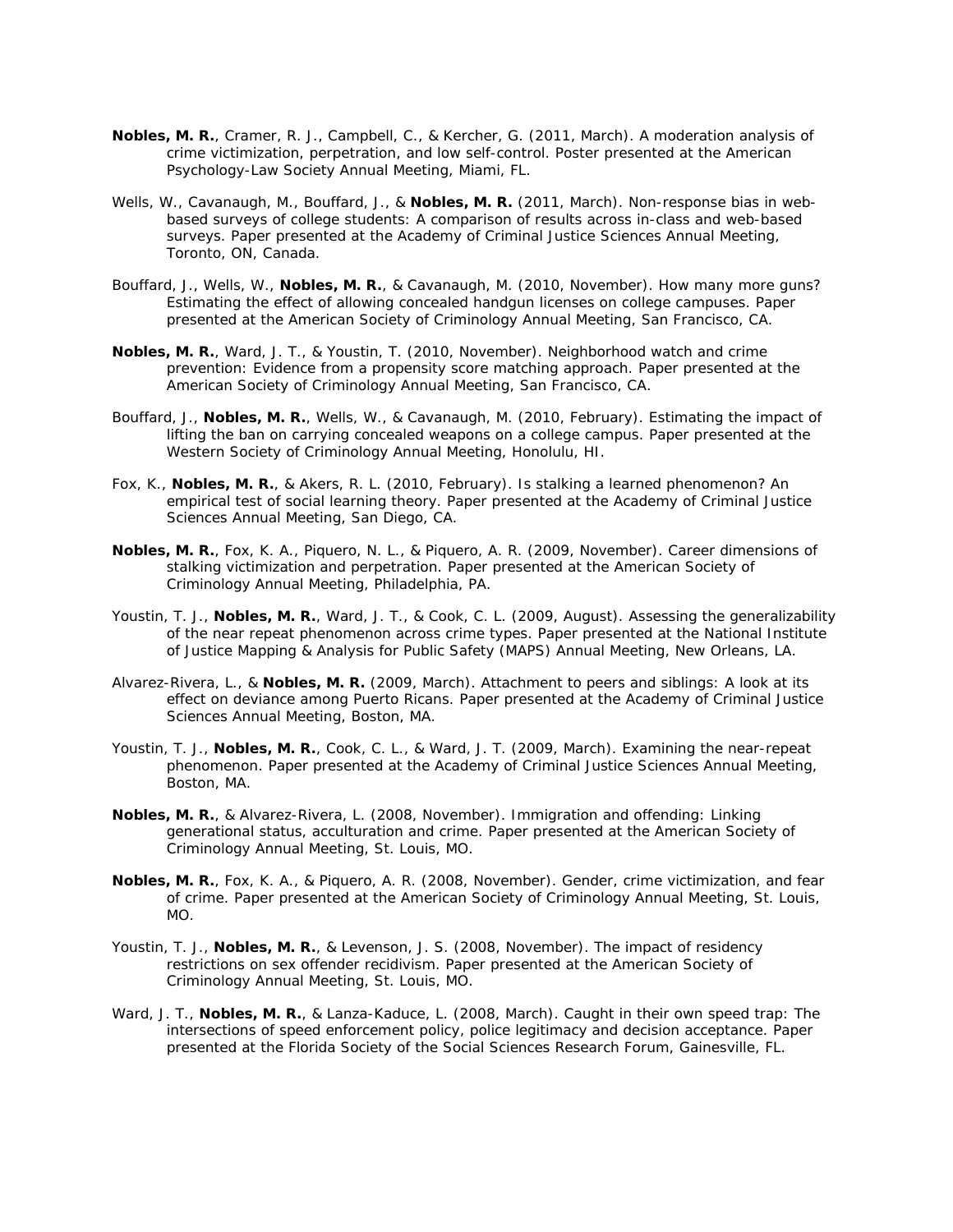- Youstin, T. J., Ward, J. T., **Nobles, M. R.**, & Schrage, C. L. (2008, March). Neighborhood watch: A spatial re-analysis. Paper presented at the Academy of Criminal Justice Sciences Annual Meeting, Cincinnati, OH.
- **Nobles, M. R.**, & Fox, K. A. (2007, November). Assessing stalking behaviors in a control-balance theory framework. Paper presented at the American Society of Criminology Annual Meeting, Atlanta, GA.
- Patton, C. L., **Nobles, M. R.**, & Fox, K. A. (2007, November). Stalking and attachment theory. Paper presented at the American Society of Criminology Annual Meeting, Atlanta, GA.
- Youstin, T. J., & **Nobles, M. R.** (2007, November). Combining temporal and geospatial analyses for registered sex offenders in Florida. Paper presented at the American Society of Criminology Annual Meeting, Atlanta, GA.
- **Nobles, M. R.**, Gover, A. R., & Kaukinen, C. (2007, March). The spatial distribution of arrests for criminal domestic violence in Lexington, South Carolina. Paper presented at the Academy of Criminal Justice Sciences Annual Meeting, Seattle, WA.
- Ward, J. T., & **Nobles, M. R.** (2007, March). An empirical analysis of traffic citation quotas and periodicity of issuance. Paper presented at the Academy of Criminal Justice Sciences Annual Meeting, Seattle, WA.
- Youstin, T. J., & **Nobles, M. R.** (2007, March). Geospatial effects of sex offender residence restrictions. Paper presented at the Academy of Criminal Justice Sciences Annual Meeting, Seattle, WA.
- **Nobles, M. R.**, Gover, A. R., & Kaukinen, C. (2007, March). The spatial distribution of arrests for criminal domestic violence in Lexington, South Carolina. Paper presented at the National Institute of Justice Mapping & Analysis for Public Safety (MAPS) Annual Meeting, Pittsburgh, PA.
- **Nobles, M. R.** (2006, November). Philadelphia's gun court: A preliminary analysis. Paper presented at the American Society of Criminology Annual Meeting, Los Angeles, CA.
- **Nobles, M. R.** (2005, November). Law enforcement cadet attitudes toward concealed weapons permitting legislation. Paper presented at the American Society of Criminology Annual Meeting, Toronto, ON, Canada.
- **Nobles, M. R.**, & Alvarez-Rivera, L. (2004, November). The effects of caregiver and sibling criminality on delinquent behavior. Paper presented at the American Society of Criminology Annual Meeting, Nashville, TN.

# **Invited Presentations**

- **Nobles, M. R.** (2021). Crime's many paradoxes: Why most of what we "know" is wrong. Office of Research LED Talks Series. *University of Central Florida College of Community Innovation and Education* in Orlando, FL. October 2021.
- **Nobles, M. R.** (2019). Stalking at thirty (1989-2019): Contemporary status and directions for future research. Inaugural Belk Endowed Scholars Speaker Series. *University of North Carolina at Charlotte Department of Public Health Sciences* in Charlotte, NC. October 2019.
- **Nobles, M. R.**, Bouffard, J., & Bouffard, L. A. (2016). Still in the shadows: Stalking prosecution rates' unresponsiveness to increased legislative attention. *Initiative on Neuroscience and Law (NeuLaw)* in Houston, TX. February 2016.
- Moul, S., & **Nobles, M. R.** (2014). Improving targeting to prevent intimate partner violence in Cambodia. *Technical Working Group on Gender and Gender-Based Violence* in Phnom Penh, Cambodia. July 2014.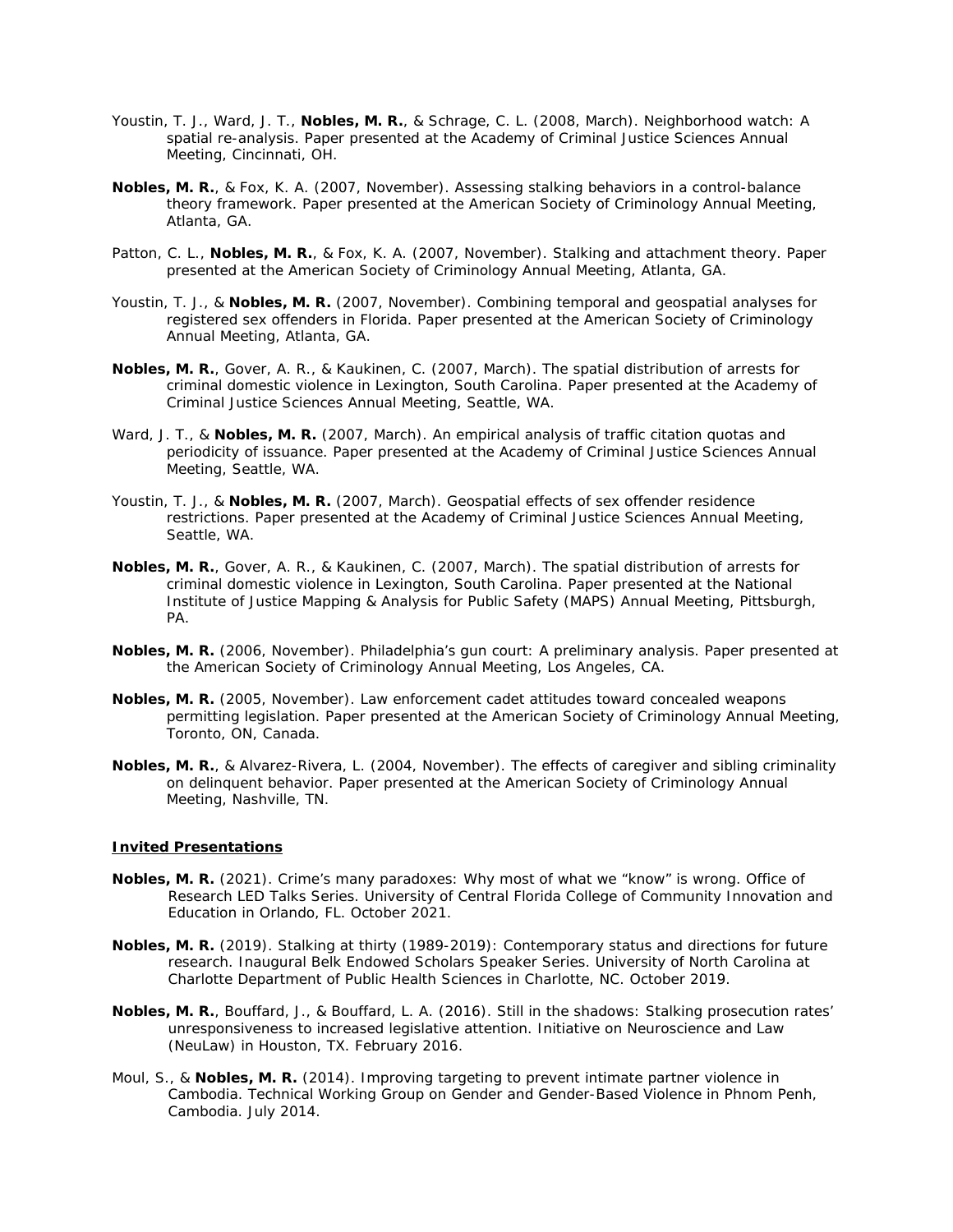- **Nobles, M. R.** (2012). Cybercrime: Research, theory, and applications. *Shanghai Police College* in Shanghai, China. May 2012.
- **Nobles, M. R.** (2012). The near repeat phenomenon. *Zhejiang Police College* in Hangzhou, China. May 2012.
- **Nobles, M. R.** (2012). Lost in space: Using GIS for applied and theoretical criminology research. *University of Southern Mississippi School of Criminal Justice* in Hattiesburg, MS. March 2012.

#### **Technical Reports and Consulting**

- Gemberling, T. M., Cramer, R. J., Wright, S., & **Nobles, M. R.** (2015). Psychological Functioning and Violence Victimization and Perpetration in BDSM Practitioners from the National Coalition for Sexual Freedom. Report prepared for the National Coalition of Sexual Freedom.
- **Nobles, M. R.** (2015). Re-Analysis of Existing Data on Stalking Recidivism. Report prepared for National Institute of Justice, Award #2013-IJ-CX-0040.
- **Nobles, M. R.**, Grubb, J. A., Gartner, N. R., & Bryson, S. L. (2015). Improving Targeting and Visibility for Project EnCriPT. Report prepared for Project EnCriPT Advisory Board.
- Marchbanks, T., Chaudhuri, N., Caspers, H., Bouffard, L., & **Nobles, M.** (2014). Lone Star Legal Aid Needs Assessment Study Final Report. Report prepared for Lone Star Legal Aid.
- **Nobles, M. R.**, & Webb, D. W. (2014). Environmental Crime Enforcement in Large Police Agencies: A Project EnCriPT Needs Assessment. Report prepared for Project EnCriPT Advisory Board.
- Marchbanks, T., Chaudhuri, N., Caspers, H., Bouffard, L., & **Nobles, M.** (2013). Lone Star Legal Aid Needs Assessment Study Interim Report. Report prepared for Lone Star Legal Aid.
- **Nobles, M. R.**, Hoffpauir, D. R., & Hill, J. M. (2012). Environmental Crime Incident Data: Description and Needs Assessment. Report prepared for Houston Police Department Major Offenders Division, Environmental Investigations Unit.
- **Nobles, M. R.**, Cramer, R. J., & Kercher, G. A. (2012). Understanding How Some Victims Become Perpetrators: Self-Control as a Moderator. Report prepared for Crime Victims Institute.
- Franklin, C. A., Franklin, T. W., **Nobles, M. R.**, & Kercher, G. A. (2011). Risk Factors Associated with Women's Victimization. Report prepared for Crime Victims Institute.
- **Nobles, M. R.** (2009). Report on Updates to Neighborhood Watch Program GIS Data. Report prepared for the Jacksonville Sheriff's Office.
- Fox, K. A., & **Nobles, M. R.** (2008). Student Perceptions of Campus Victim Services: A Needs Assessment. Report prepared for the University of Florida Police Department Office of Victim Services.

### **Teaching and Mentoring Experience**

*Doctoral Student Supervision* 

| Chair    | Maria Koeppel, SHSU Criminal Justice Ph.D.                                                                                      |
|----------|---------------------------------------------------------------------------------------------------------------------------------|
| Co-chair | Christina Burton, UCF Criminal Justice Ph.D.<br>Narim Lee, UCF Criminal Justice Ph.D.<br>Kelly Vannan, UCF Public Affairs Ph.D. |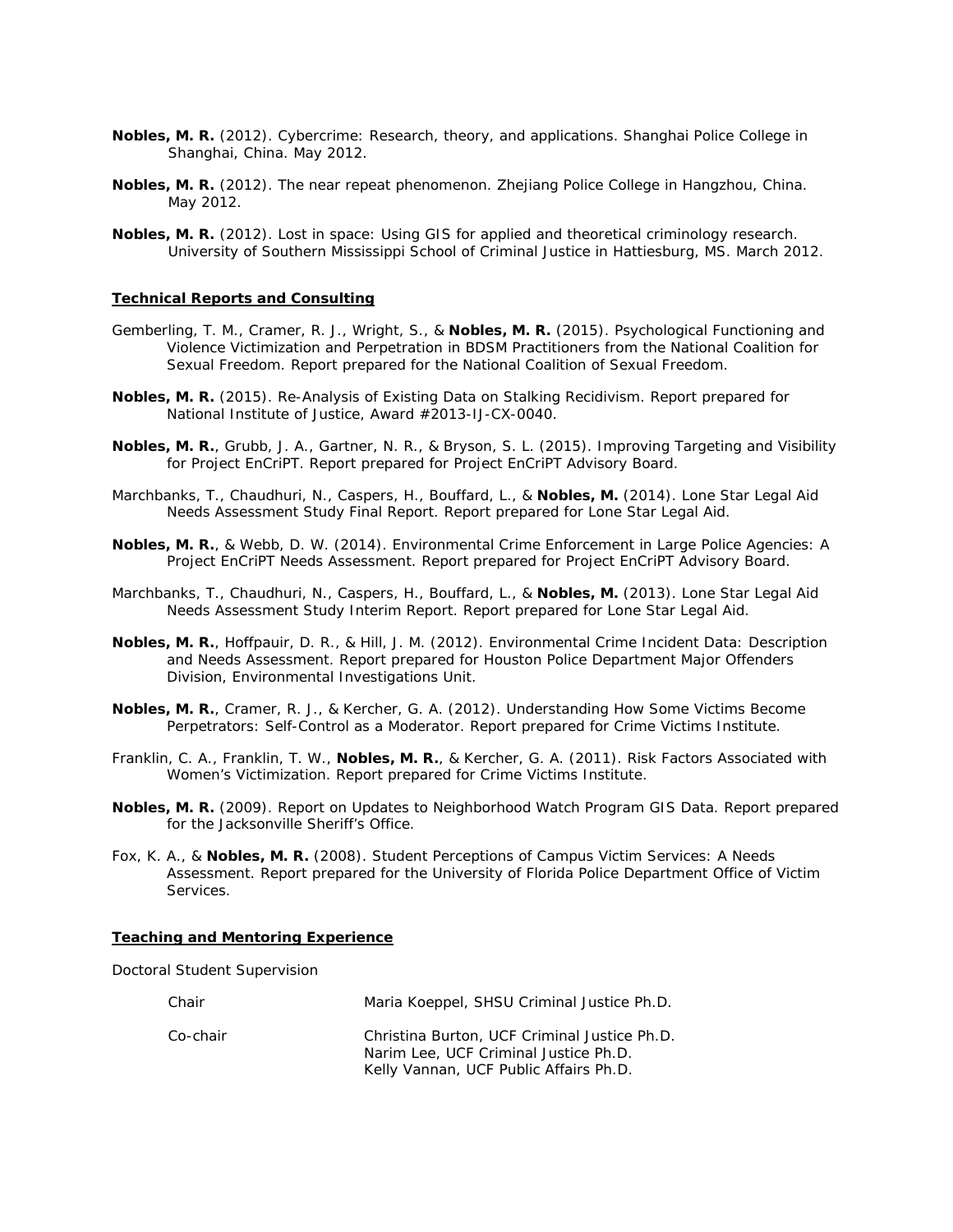Committee Member Devin Cowan, UCF Criminal Justice Ph.D. Nicholas Paul, UCF Criminal Justice Ph.D. Tania Alidina, UCF Public Affairs Ph.D. Ashley Connors, UCF Public Affairs Ph.D. Jill Haladay, UCF Public Affairs Ph.D. Ashley Rutherford, UCF Public Affairs Ph.D. Jennifer Sanguiliano-Lonski, UCF Public Affairs Ph.D. Angela White-Jones, UCF Public Affairs Ph.D. Kimberly Chism, SHSU Criminal Justice Ph.D. Jonathan Grubb, SHSU Criminal Justice Ph.D. Peter Collins, WSU Criminal Justice Ph.D.

*University of Central Florida* (**<sup>+</sup>** - denotes online/distance learning section)

|           | 2015-Present CCJ 4934 - Emergent Criminal Justice Issues (Cybercrime) - Honors   |
|-----------|----------------------------------------------------------------------------------|
|           | CJE 4694 - Cybercrime and the Criminal Justice System <sup>+</sup>               |
|           | CCJ 5015 - The Nature of Crime $(M.A.)^+$                                        |
|           | CCJ 6106 - Criminal Justice Policy Analysis (M.A.)                               |
|           | CCJ 6485 - Issues in Justice Policy (Ph.D.)                                      |
|           | CCJ 6704 - Research Methods in Criminal Justice (M.A.) <sup>+</sup>              |
|           | CCJ 7708 - Advanced Quantitative Methods I for Criminal Justice (Ph.D.)          |
|           | CCJ 7725 - Geography of Crime: Theory and Methods (Ph.D.)                        |
|           | CCJ 7727 - Advanced Research Methods in Criminal Justice (Ph.D.)                 |
|           | CCJ 7741 - Advanced Quantitative Methods II for Criminal Justice (Ph.D.)         |
|           | PAF 7802 - Advanced Research Methods in Public Affairs (Ph.D.)                   |
|           | PAF 7804 – Advanced Statistics I in Public Affairs (Ph.D.)                       |
|           | PAF 7805 - Advanced Statistics II in Public Affairs (Ph.D.)                      |
|           | Cumulative UCF doctoral courses delivered: 25                                    |
|           | Cumulative UCF doctoral students enrolled: 204                                   |
|           | Cumulative UCF master's courses delivered: 8                                     |
|           | Cumulative UCF master's students enrolled: 106                                   |
|           | Cumulative UCF undergraduate courses delivered: 3                                |
|           | Cumulative UCF undergraduate students enrolled: 90                               |
|           | Sam Houston State University (+ - denotes online/distance learning section)      |
| 2010-2015 | CJ 3378 - Introduction to Research Methods                                       |
|           | CJ 3378 - Introduction to Research Methods - Honors/Writing Enhanced             |
|           | CJ 3378 – Introduction to Research Methods <sup>+</sup>                          |
|           | CJ 4377 - Special Topics in Criminal Justice (Cybercrime)                        |
|           | CJ 4377 – Special Topics in Criminal Justice (Cybercrime)+                       |
|           | CJ 5330 - Critical Analysis of Justice Administration (M.S.)                     |
|           | CJ 6334 - Research Methods & Quantitative Analysis (M.S.)                        |
|           | CJ 6334 - Research Methods & Quantitative Analysis (M.S.)+                       |
|           | CJ 6394 - Special Topics in Criminal Justice (GIS & Spatial Analysis) (M.S.)     |
|           | CJ 7371 – Special Topics in Criminal Justice (Communities and Crime) (Ph.D.)     |
|           | CJ 7371 - Special Topics in Criminal Justice (Spatial Analysis of Crime) (Ph.D.) |
|           | Cybercrime - developed for Zhejiang Police College, Hangzhou, China              |

*Washington State University* 

| 2008-2010 | CRJ 201 - Criminological Theory                            |
|-----------|------------------------------------------------------------|
|           | CRJ 311 – Research Methods in Criminal Justice             |
|           | CRJ 400 – Special Topics in Criminal Justice (Cybercrime)  |
|           | CRJ 504 - Doctoral Seminar in Quantitative Methods (Ph.D.) |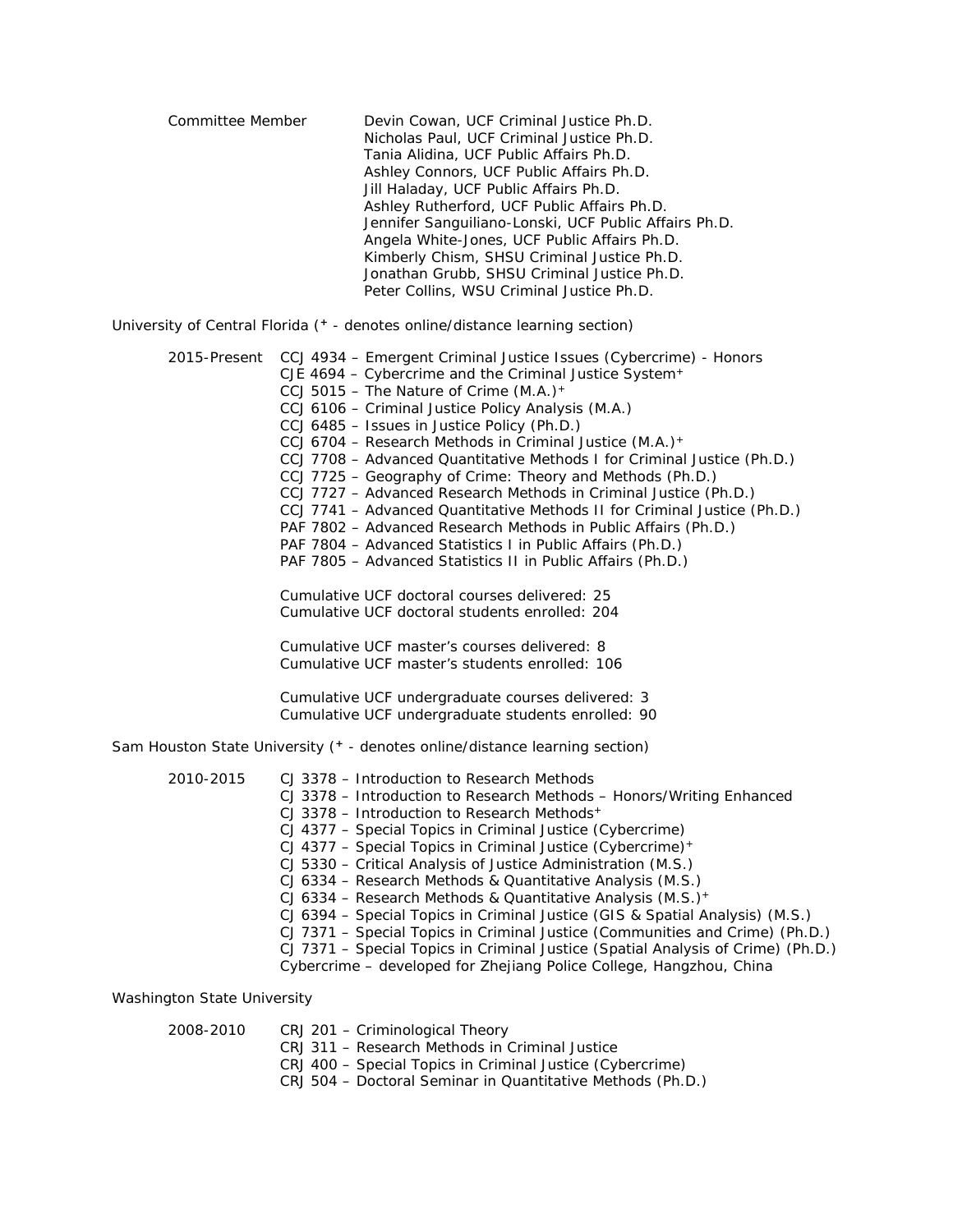### CRJ 592 – Doctoral Seminar in Administration, Justice, & Policy (Social Ecology, Communities and Crime) (Ph.D.)

*John Jay College of Criminal Justice, CUNY* 

| 2008 | CRJ 255 - Technology in Criminal Justice |
|------|------------------------------------------|
|------|------------------------------------------|

*University of Florida* 

| 2006-2007 | LAS 6293 – Design and Methods of Research in Latin America (M.A.) |
|-----------|-------------------------------------------------------------------|
|           | CCJ 4604 – Criminological Theory                                  |

#### **Leadership and Service**

*Service to the Discipline* 

| 2021-2022<br>2021 | Bruce Smith Sr. Awards Committee, Academy of Criminal Justice Sciences<br>Nominations and Elections Committee, Academy of Criminal Justice Sciences |
|-------------------|-----------------------------------------------------------------------------------------------------------------------------------------------------|
| 2021              | Conference Arrangements Committee, Southern Criminal Justice Association                                                                            |
| 2020-2021         | Academy Fellow Awards Committee, Academy of Criminal Justice Sciences                                                                               |
| 2017-2018         | Program Committee Topic Chair, Academy of Criminal Justice Sciences                                                                                 |
| 2015-2016         | Chair, Graduate Student Award Committee, Southern Criminal Justice Assn.                                                                            |
|                   | Membership Committee, Southern Criminal Justice Association                                                                                         |
| 2014-2015         | Donal MacNamara Award Committee, Academy of Criminal Justice Sciences                                                                               |
|                   | Editorial Board Member, Journal of Aggression, Conflict, and Peace Research                                                                         |
| 2013-2014         | Mentoring Committee, American Society of Criminology                                                                                                |
|                   | Faculty Development Award Committee, Academy of Criminal Justice Sciences                                                                           |
| 2012-2013         | Program Committee, Academy of Criminal Justice Sciences                                                                                             |
| 2011-2012         | Program Committee, Academy of Criminal Justice Sciences                                                                                             |
| 2010-2011         | Board Member and Counselor-at-Large, Western Society of Criminology                                                                                 |
|                   | Award Nominations Committee, Western Society of Criminology                                                                                         |
|                   | Site Selection Committee, Western Society of Criminology                                                                                            |

#### *Journal Editorial Boards*

| 2019-Present | International Journal of Environmental Research and Public Health |
|--------------|-------------------------------------------------------------------|
|              | Print ISSN: 1661-7827 [IF 2.468; 5-Year IF: 2.948]                |
| 2017-2021    | Journal of Aggression, Conflict and Peace Research                |
|              | Print ISSN: 1759-6599 [CiteScore 2018: 0.67]                      |

### *Journal Referee* [n = 46]

*Aggression and Violent Behavior Aggressive Behavior American Journal of Criminal Justice American Journal of Public Health Asian Journal of Criminology Cartography and Geographic Information Science Children Cities City & Community Crime & Delinquency Crime Mapping: A Journal of Research and Practice Crime Science Criminal Justice & Behavior Criminology Criminology & Public Policy European Journal on Criminal Policy and Research Evaluation Review*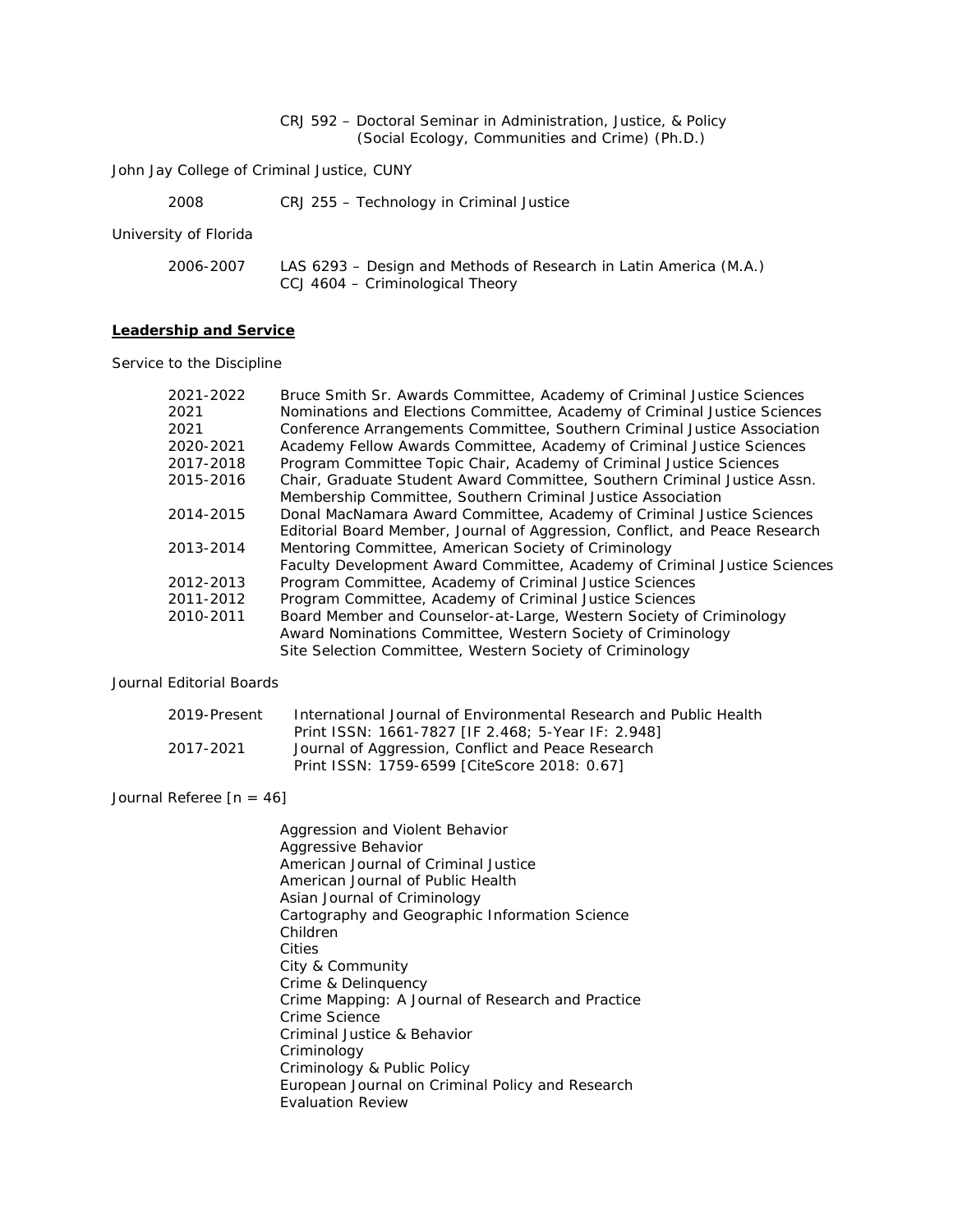*Feminist Criminology Injury Prevention International Journal of Environmental Research and Public Health International Journal of Law, Crime and Justice International Journal of Offender Therapy & Comparative Criminology Journal of Aggression, Conflict and Peace Research Journal of American College Health Journal of Crime and Justice Journal of Criminal Justice Journal of Criminal Justice Education Journal of Drug Issues Journal of Mental Health Journal of Quantitative Criminology Journal of Research in Crime and Delinquency Journal of School Violence Justice Quarterly Papers in Applied Geography Philosophical Papers and Reviews Police Practice and Research: An International Journal Preventative Medicine The Psychological Record Race and Justice SAGE Open Security Journal Sexual Abuse: A Journal of Research and Treatment Social Sciences Sociological Forum Violence and Victims Western Criminology Review* 

Grant Proposal Reviewer Centers for Disease Control and Prevention National Science Foundation National Institute of Justice City University of New York

Tenure and Promotion External Reviewer (various universities)

*University of Central Florida* 

| 2021-2022 | UCF Faculty Senate, Information Technology Committee (re-elected) |
|-----------|-------------------------------------------------------------------|
| 2019-2021 | UCF Faculty Senate, Information Technology Committee              |
| 2017-2018 | UCF Faculty Senate, Faculty and Staff Benefits Committee          |
| 2016-2017 | University Title IX Advisory Council                              |

*College of Community Innovation and Education, University of Central Florida* 

2021-2023 CCIE Research Council

*College of Health and Public Affairs, University of Central Florida* 

| 2018-2020 | COHPA Scholarship Committee |
|-----------|-----------------------------|
| 2017-2018 | COHPA Research Council      |

*Department of Criminal Justice, University of Central Florida* 

|           | 2016-Present Chair, Doctoral Research Methods and Statistics Committee |
|-----------|------------------------------------------------------------------------|
|           | 2016-Present Doctoral Admissions Committee                             |
| 2020-2021 | Chair, Promotion & Tenure Committee                                    |
| 2016-2018 | Doctoral Program Committee                                             |
|           | Doctoral Student Professional Development Committee                    |